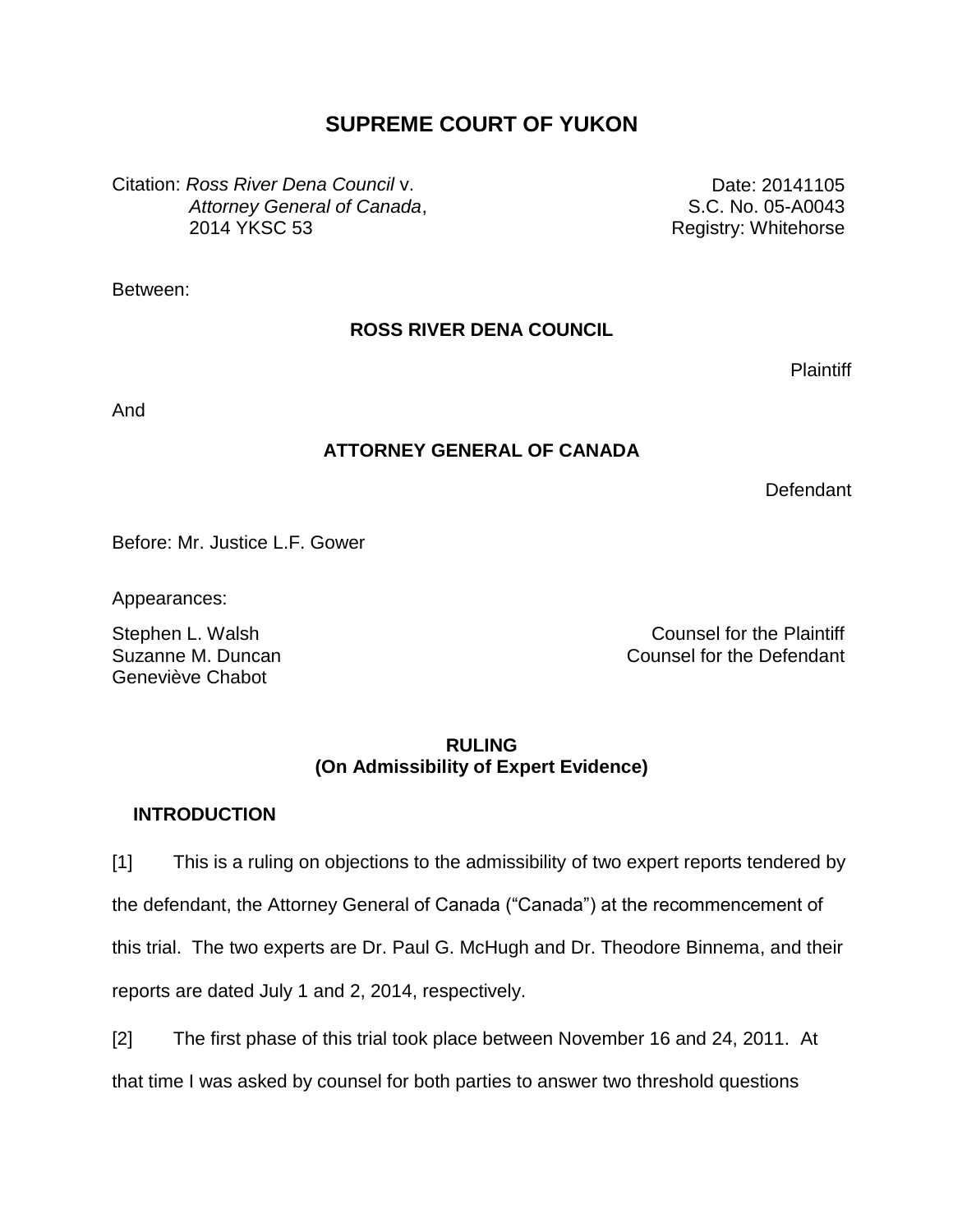relating to the legal effect of the *Rupert's Land and North-western Territory Order (U.K.)*, June 23, 1870, reprinted in R.S.C. 1985, App.II, No. 9 (the "*1870 Order*"*)*. Those two

questions were as follows:

"1. Were the terms and conditions referred to in the Rupert's Land and North-western Territory Order of June 23, 1870 concerning "the claims of the Indian tribes to compensation for lands required for purposes of settlement" intended to have legal force and effect and give rise to obligations capable of being enforced by this Court?

2. If the terms and conditions referred to in the Rupert's Land and North-western Territory Order of June 23, 1870 concerning "the claims of the Indian tribes to compensation for lands required for purposes of settlement", gave rise to obligations capable of being enforced by this Court, are those enforceable obligations of a fiduciary nature?"

The terms and conditions referred to in each of these questions were part of an

undertaking found in Schedule A to the *1870 Order*, as part of an Address to Her Majesty

the Queen from the Senate and House of Commons of the Dominion of Canada, dated

December 16 and 17, 1867 (the "*1867 Address*"):

"And furthermore that, upon the transference of the territories in question to the Canadian Government, the claims of the Indian tribes to compensation for lands required for purposes of settlement will be considered and settled in conformity with the equitable principles which have uniformly governed the British Crown in its dealings with the aborigines."

I will refer to this as the "equitable principles undertaking".

[3] At the outset of the first phase of the trial, Canada sought to introduce expert

opinion evidence from Dr. McHugh over the objection of the plaintiff, the Ross River Dena

Council ("RRDC"). In a ruling cited at 2011 YKSC 87 ("my 2011 admissibility reasons"), I

determined that Dr. McHugh's evidence, consisting of both his report dated September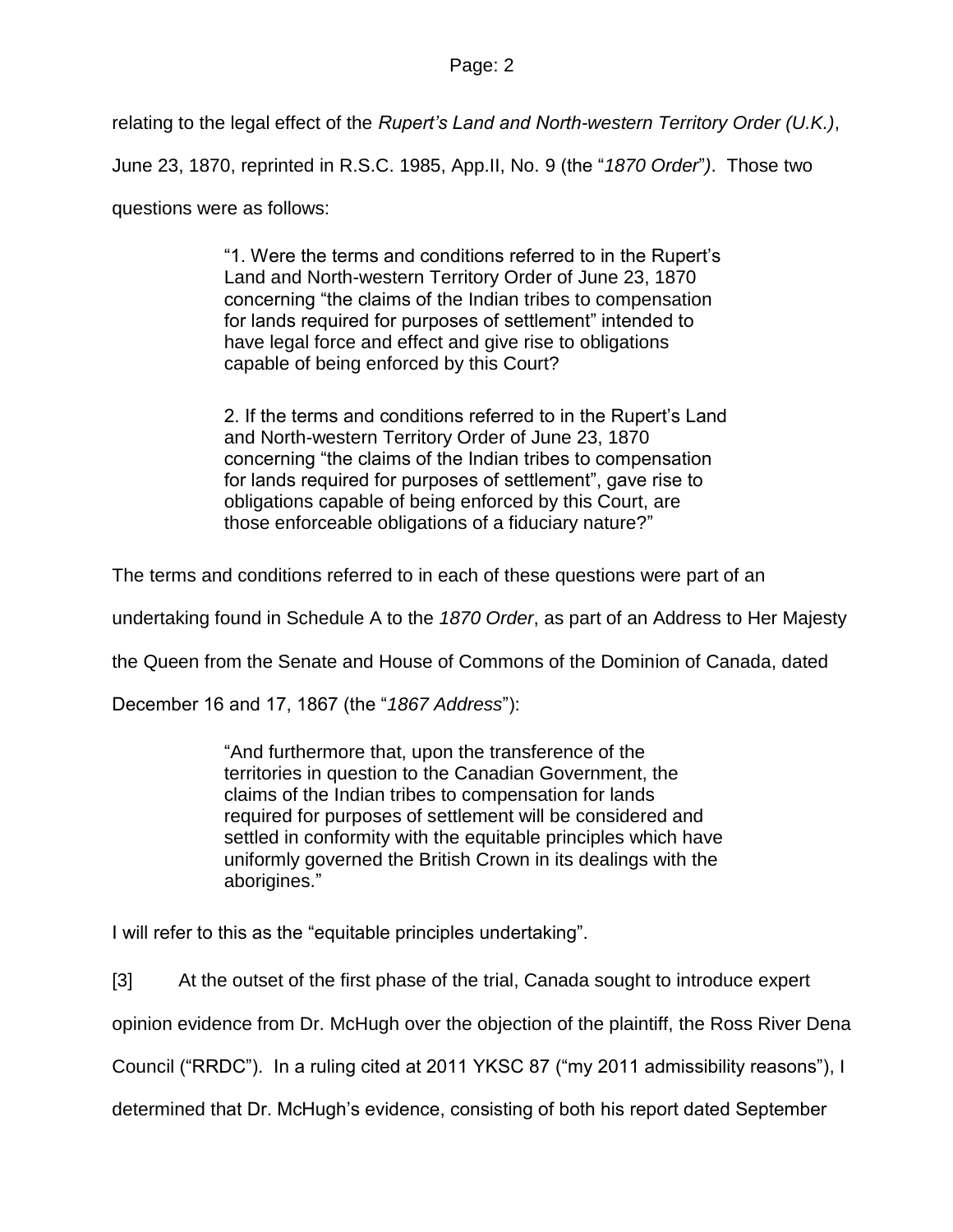21, 2011, and his testimony, was admissible. Following the end of the first phase of the trial, I released reasons for judgment cited at 2012 YKSC 4, answering both of the proposed threshold questions in the negative, which was an adverse outcome for RRDC.

[4] RRDC successfully appealed that part of my decision which answered the first of the two proposed threshold questions. The other part of my decision which answered the second proposed threshold question was not appealed by RRDC. The Court of Appeal quashed my order answering the first question and remitted the litigation back to this Court.

[5] There was some confusion between counsel as to whether the evidence introduced in the first phase of the trial was still part of the record (RRDC's position), or whether parties were required to begin the trial afresh (Canada's position). As a result, it is necessary for me to get into some detail here as to what the Court of Appeal actually decided in remitting the matter back to this Court.

[6] In its decision, cited at 2013 YKCA 6, the Court of Appeal allowed the appeal, holding that the first question did not materially advance the litigation and ought not to have been decided in isolation from other issues in the case. It remitted the litigation back to this Court, stating that neither my previous answer to the first question nor my analysis in reaching that answer should be considered binding in further proceedings. Specifically, the Court stated, at paras. 45 and 47:

> "45 The Order of the Supreme Court in answering the question that is the subject of this appeal should be quashed. The litigation should be returned to the Yukon Supreme Court with a direction that the question that was posed was not appropriately severed from other issues in the litigation.

…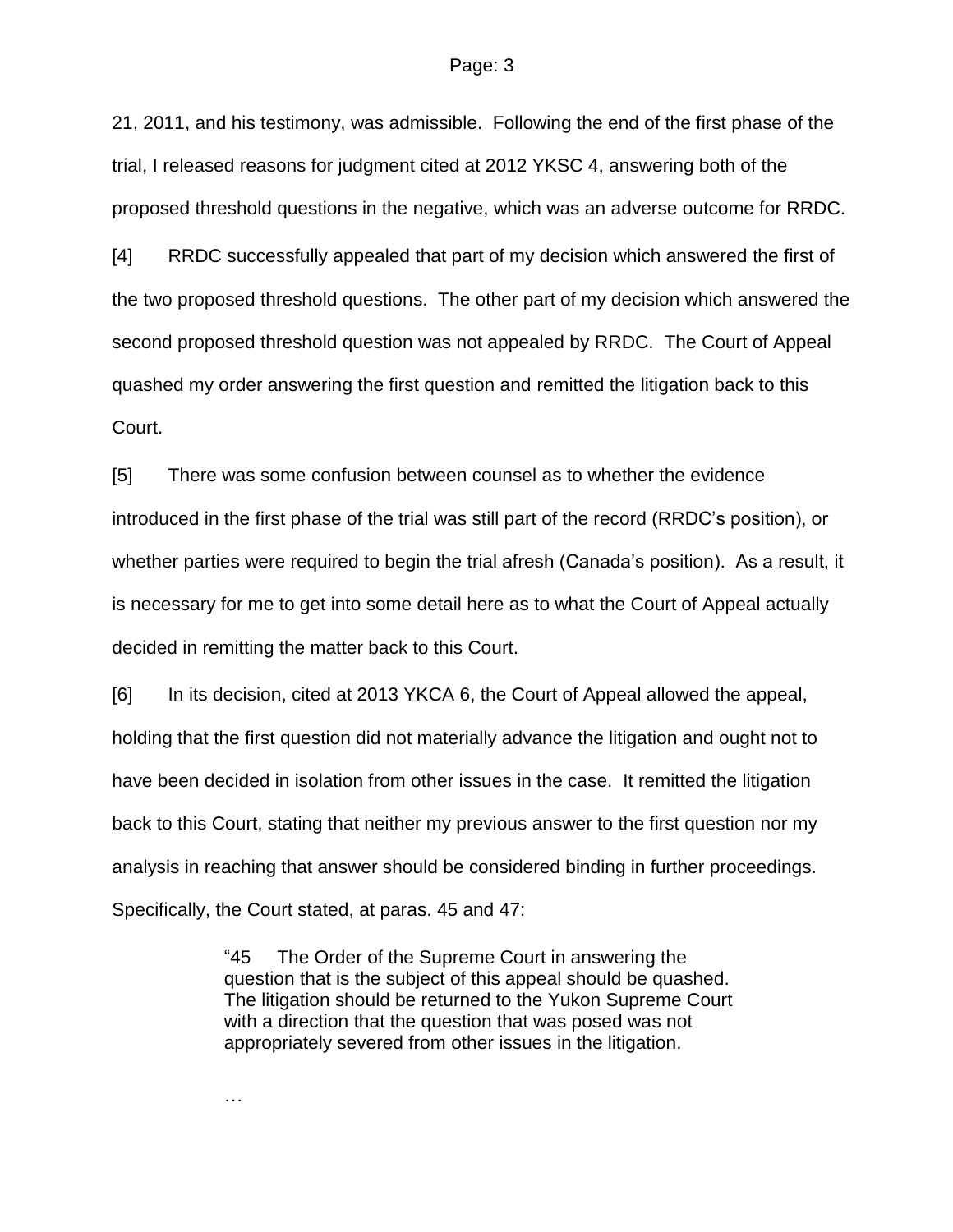47 I would allow the appeal, with each party to bear its own costs, and remit the litigation to the Yukon Supreme Court. The question that the court purported to answer was not appropriately severed from other issues in the litigation. In the result, neither the answer provided by the court nor its analysis in reaching that answer should be considered binding in its further proceedings."

[7] At the appeal hearing, RRDC also asked the Court of Appeal to rule on whether

Dr. McHugh's report was properly before me in the first instance. The Court declined to

deal with that issue, stating, at para. 46:

"46 The appellant has, on this appeal, strongly urged the Court to provide an opinion as to whether the McHugh report was properly admissible before the trial court. In light of our decision on the procedural issue, it is unnecessary for us to do so. Further, because the issues before the trial court in future proceedings in this action will differ, in some respects, from those that it addressed in the judgment appealed from, there is no utility in providing an opinion of the sort sought by the appellant. In the circumstances, I refrain from providing any opinion on the matter."

[8] I have concluded from all this that my order answering the first threshold question

has been quashed and that my analysis in reaching that answer should not be

considered binding, but that the continuation of this trial follows the evidence already

entered into the record. That includes all of the documentary evidence entered thus far

(eight volumes of documents), as well as Dr. McHugh's report of September 21, 2011,

and Dr. McHugh's testimony.

[9] I also conclude that my ruling on the admissibility of Dr. McHugh's expert opinion

evidence during the first phase of the trial continues to remain in effect, as it was not

overturned by the Court of Appeal.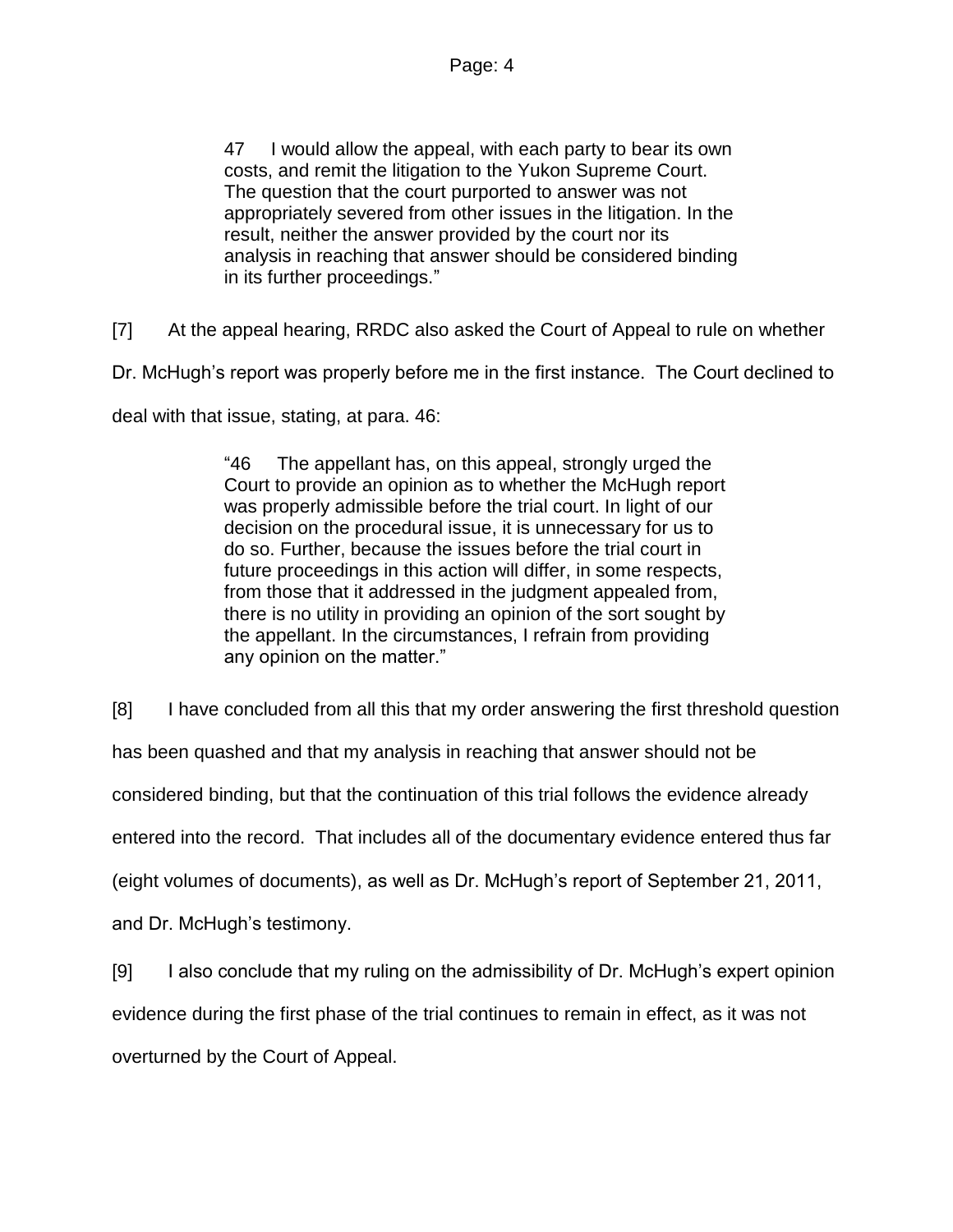[10] Accordingly, many of the underlying facts, principles and case authorities referred to in my 2011 admissibility reasons are relevant to the current application by RRDC. As a result, I will attempt to avoid unnecessary repetition of much of what I said there, with a view to minimizing redundancy.

[11] In my 2011 admissibility reasons, at para. 4, I qualified Dr. McHugh as follows:

"As an expert legal historian, qualified to do research and interpret historical documents from an historical perspective, and to provide opinion evidence in the areas of the historical political, legal and social context surrounding the creation of the *1870 Order*, and the historical Crown-Aboriginal relations during that time period."

Dr. McHugh's qualifications as an expert in this area were not challenged by counsel for RRDC either in the first phase of the trial or on the recommencement.

[12] It may be important to note that there was some urgency in dealing with the admissibility of the expert opinion evidence on the recommencement of the trial. Only 11 days were reserved by the parties for the continuation of the trial, which was scheduled to commence on September 2, 2014. Counsel for both parties had previously filed written outlines of their respective arguments on the trial proper, as well as separate arguments on the issue of the admissibility of the expert opinion evidence. On the first day of trial, counsel for RRDC entered his client's case, which is largely based on admissions, within approximately half-an-hour. Canada then opened its case by tendering as exhibits for identification the new report of Dr. McHugh dated July 1, 2014 and the report of Dr. Binnema dated July 2, 2014, each of which were quite lengthy, dense and complex. Canada sought to qualify Dr. McHugh in much the same manner as it did during the first phase of the trial, i.e.: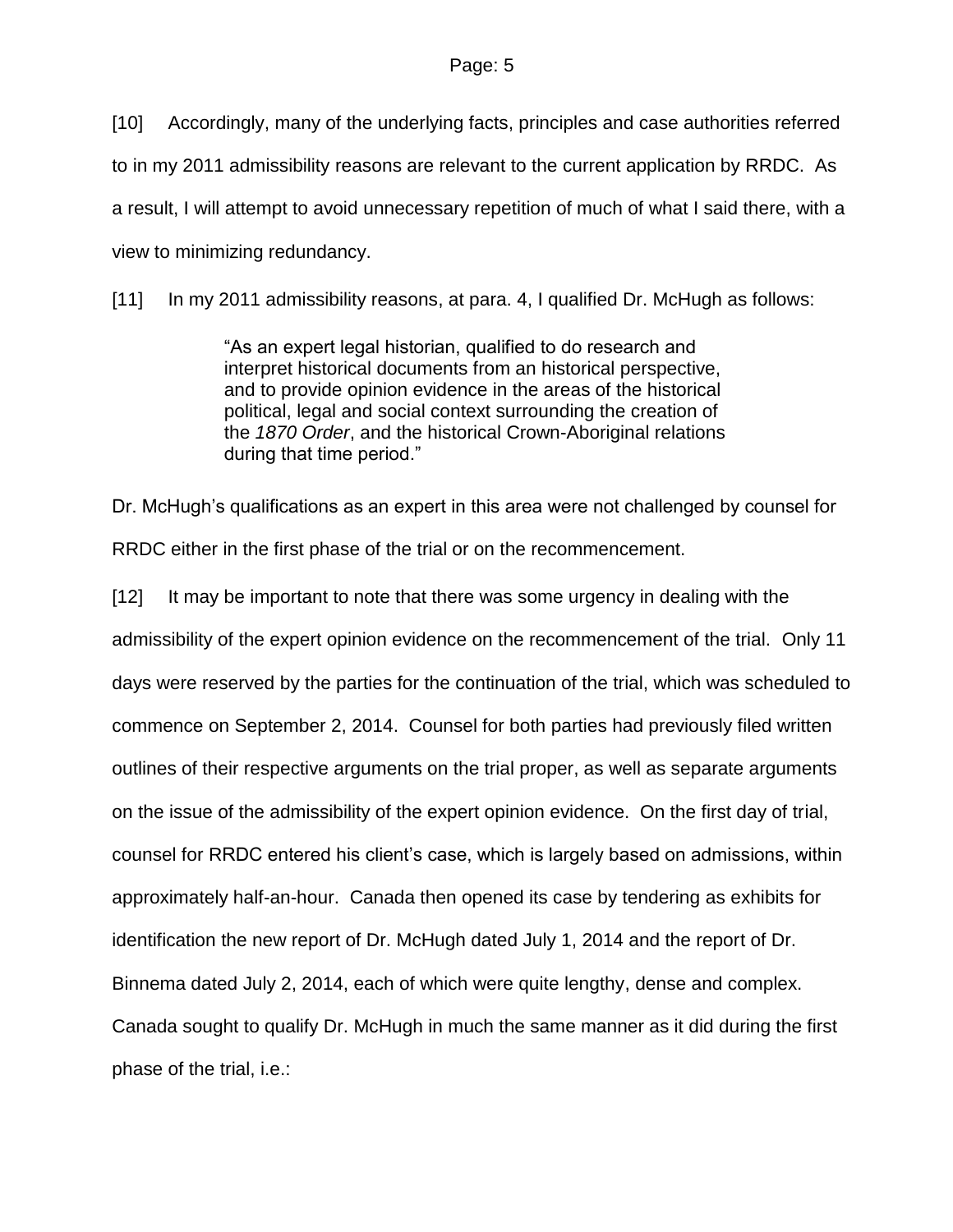"… as an expert legal historian able to research and interpret historical documents from a historical perspective and express opinions on historical relations between Aboriginal people and the Crown and in particular the evolution of principles affecting the conduct of Crown relations with Aboriginal people leading up to and around the time of the 1870 Order."

As noted, RRDC did not question Dr. McHugh's qualifications to testify within this framework.

[13] Canada also sought to qualify Dr. Binnema as follows:

"… as an expert historian able to research and interpret historical documents related to the history of indigenous peoples in western North America, and the history of Indian policy in Canada, with a focus on the facts surrounding the negotiations leading to the 1870 Order and its relationship to the development of treaties in Canada."

Again, RRDC took no issue with Dr. Binnema's qualifications to testify as above.

[14] I was not prepared to hear counsel's arguments on admissibility on the second day of trial, September 3, 2014, as I had not yet had sufficient time to review the lengthy proposed expert reports. Thus, I adjourned the arguments to Monday, September  $8^{th}$  (I had previously informed counsel that I would be unable to sit on September 4 and 5). On Monday, September 8, 2014, I was reminded by Canada's counsel that Dr. McHugh, who I understand traveled from his home in Cambridge, England to attend the trial, was scheduled to return on Thursday morning. That necessitated a rather hasty ruling by me, on September 9, 2014, with written reasons to follow. I determined that Dr. McHugh's second report of July 1, 2014 would not be admitted into evidence, but that I would allow Dr. McHugh to testify in response to an article filed by RRDC and authored by Professor Kent McNeil, of Osgoode Hall Law School, Toronto, Ontario, which I understand was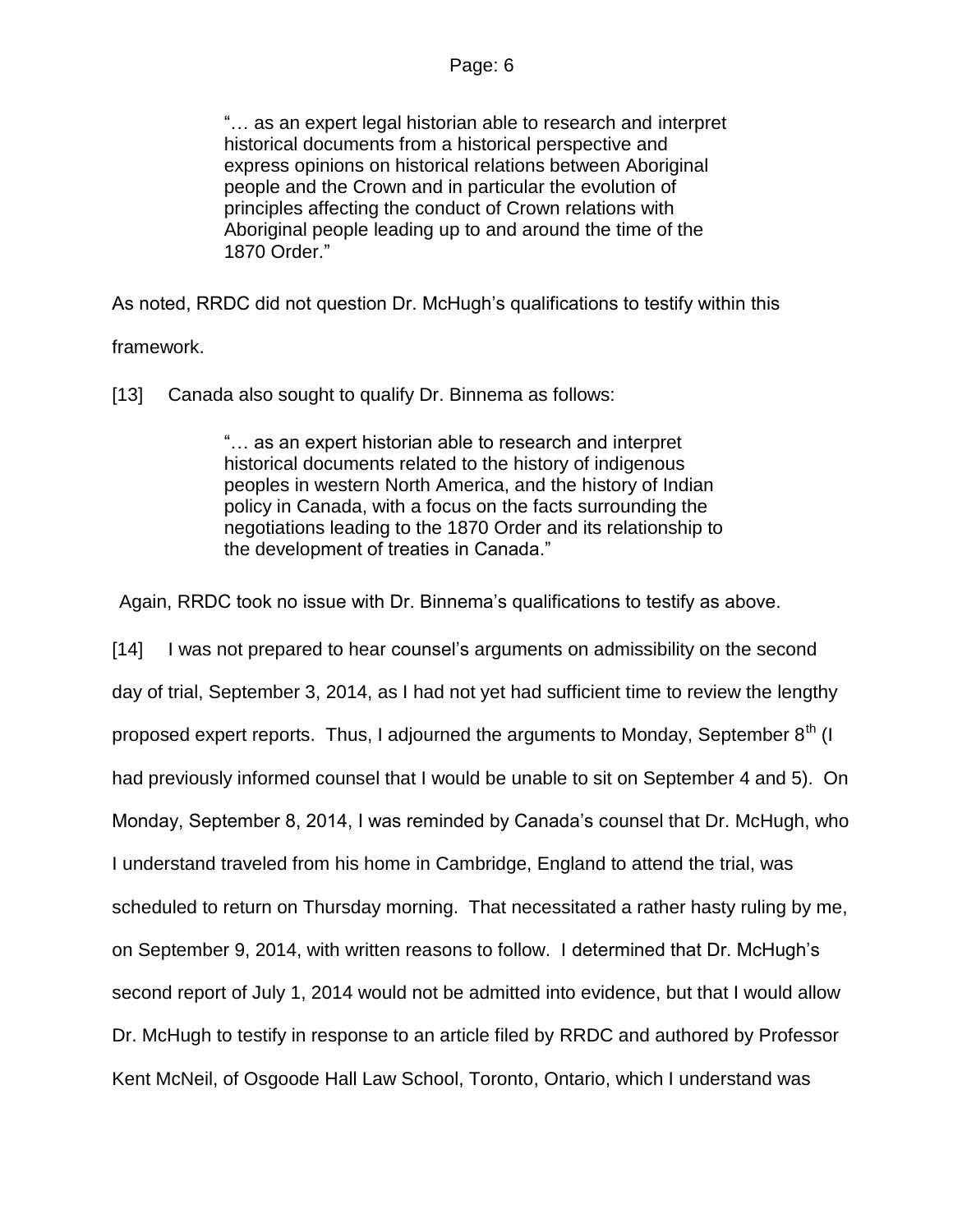originally published in March 2014, although the filed copy is undated. That article was a criticism of certain opinions expressed by Dr. McHugh in his previous academic writings, as well as in his testimony during the first phase of this trial.

[15] Following Dr. McHugh's testimony, I ruled that Dr. Binnema's report was admissible, subject to certain phrases and sentences being excised. Again, I indicated that my written reasons for that decision would follow. Dr. Binnema also testified about matters arising from his report.

[16] These are my reasons for both of these rulings.

### **LAW - GENERAL PRINCIPLES**

[17] As I noted in my 2011 admissibility reasons, at para. 8, *R. v. Mohan*, [1994] 2

S.C.R. 9 is the leading case in this area. It established, at para. 17, that the admission of expert opinion evidence depends on the application of the following criteria:

a) relevance;

- b) necessity in assisting the trier of fact;
- c) the absence of any exclusionary rule; and
- d) a properly qualified expert.

[18] In their text, *The Law of Evidence in Canada*, 3<sup>rd</sup> ed., (Markham: Lexis Nexis Canada Inc., 2009), the authors, Alan W. Bryant, Sidney N. Lederman and Michelle K. Feurst, after referring to some post-*Mohan* jurisprudence from the Supreme Court of Canada, modified the *Mohan* criteria slightly at p. 791, as follows:

> "The criteria for the admissibility of expert opinion evidence are: (1) a properly qualified expert; (2) relevance; (3) necessity; (4) reliability; (5) prejudice/probative analysis; and (6) the absence of an exclusionary rule. The criteria of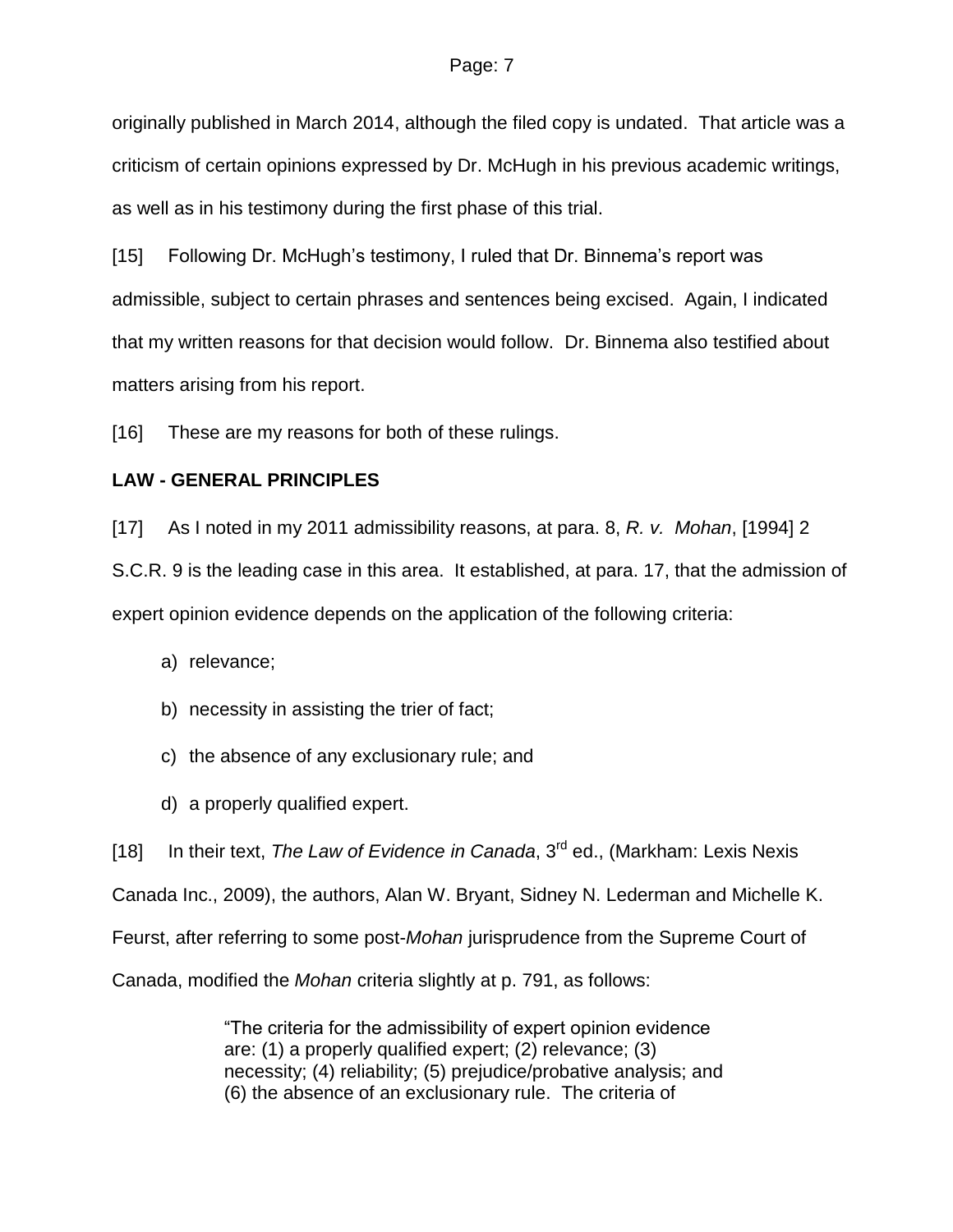necessity, reliability or the prejudice/probative test are often interrelated and overlapping in their application."

[19] In *R. v. Abbey*, 2009 ONCA 624, Doherty J.A. delivered the judgment of the Ontario Court of Appeal, and suggested that the *Mohan* analysis could be approached as a two-step process (para. 76). The first is a threshold determination of whether the necessary preconditions to admissibility have been established (para. 80). These preconditions are:

> "\*the proposed opinion must relate to a subject matter that is properly the subject of expert opinion evidence;

\*the witness must be qualified to give the opinion;

\*the proposed opinion must not run afoul of any exclusionary rule apart entirely from the expert opinion rule; and

\*the proposed opinion must be logically relevant to a material issue."

This is a straightforward rules-based analysis that will yield "yes" or "no" answers (para.

78). However, expert opinion evidence must meet all of the preconditions to admissibility

to avoid exclusion at this stage (para. 78).

[20] If the expert evidence survives the first-step analysis, then the court goes on to the second step, and exercises its "gatekeeper" function by performing a "case-specific costbenefit analysis" (paras. 79, and 86 through 93). It is in the second step that the court compares the probative value of the expert opinion evidence with the potential costs of admitting it, such as consumption of time, confusion, prejudice and unduly protracting and complicating the proceedings (paras. 90 and 91).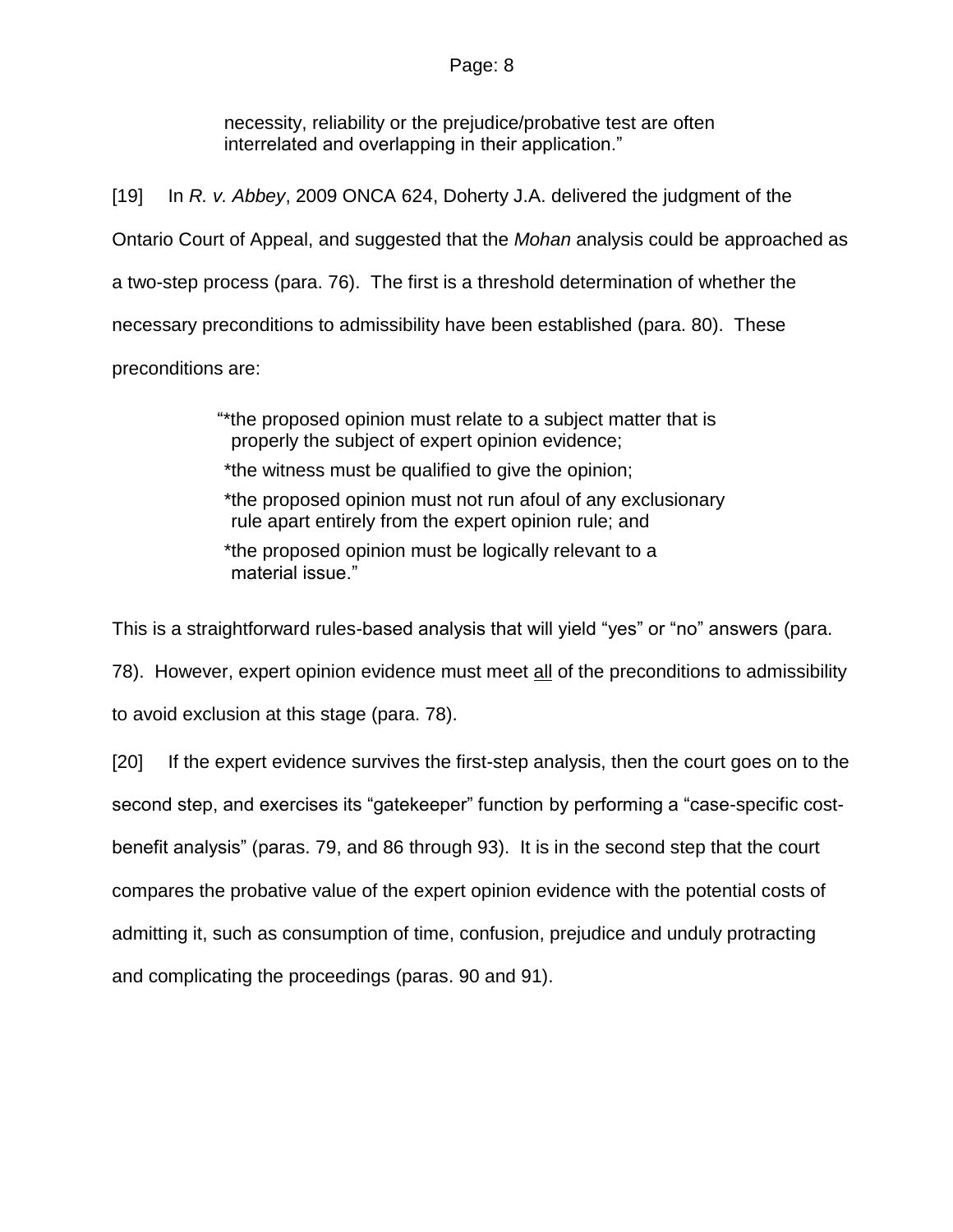## **ANALYSIS**

[21] I repeat that RRDC does not disagree that each of Dr. McHugh and Dr. Binnema are properly qualified experts capable of testifying within the scope of the expertise identified by Canada's counsel for each of them. However, RRDC objects to the admissibility of the reports of both experts on the basis of relevance, necessity and reliability. RRDC also argued that both expert opinions pertain to questions of domestic law, and are therefore inadmissible for that reason as well.

## *Relevance*

[22] RRDC's counsel referred here to The Law of Evidence in Canada, 3<sup>rd</sup> ed., at p.

792, where the authors state:

"Opinion evidence must have some probative value to make the existence or non-existence of a material fact more probable or less probable than it would be without the evidence. Expert evidence that does not render the disputed material fact more probable or less probable than it would be without the evidence is immaterial and is not capable of assisting the trier of fact to decide an issue…." (my emphasis)

RRDC then argued that Canada has not identified any "disputed material fact" that either expert report would make "more probable or less probable". This would seem to be a threshold attack on the logical relevance of the reports (*Abbey*, para. 80).

[23] Canada's counsel submits, and I agree, that this argument mischaracterizes and

oversimplifies the point being made by the authors in *The Law of Evidence in Canada*, 3<sup>rd</sup>

ed., who also said at p. 792, immediately above the quote referred to by RRDC's

counsel:

"… In general, nothing is to be received which is not logically probative of some matter requiring to be proved and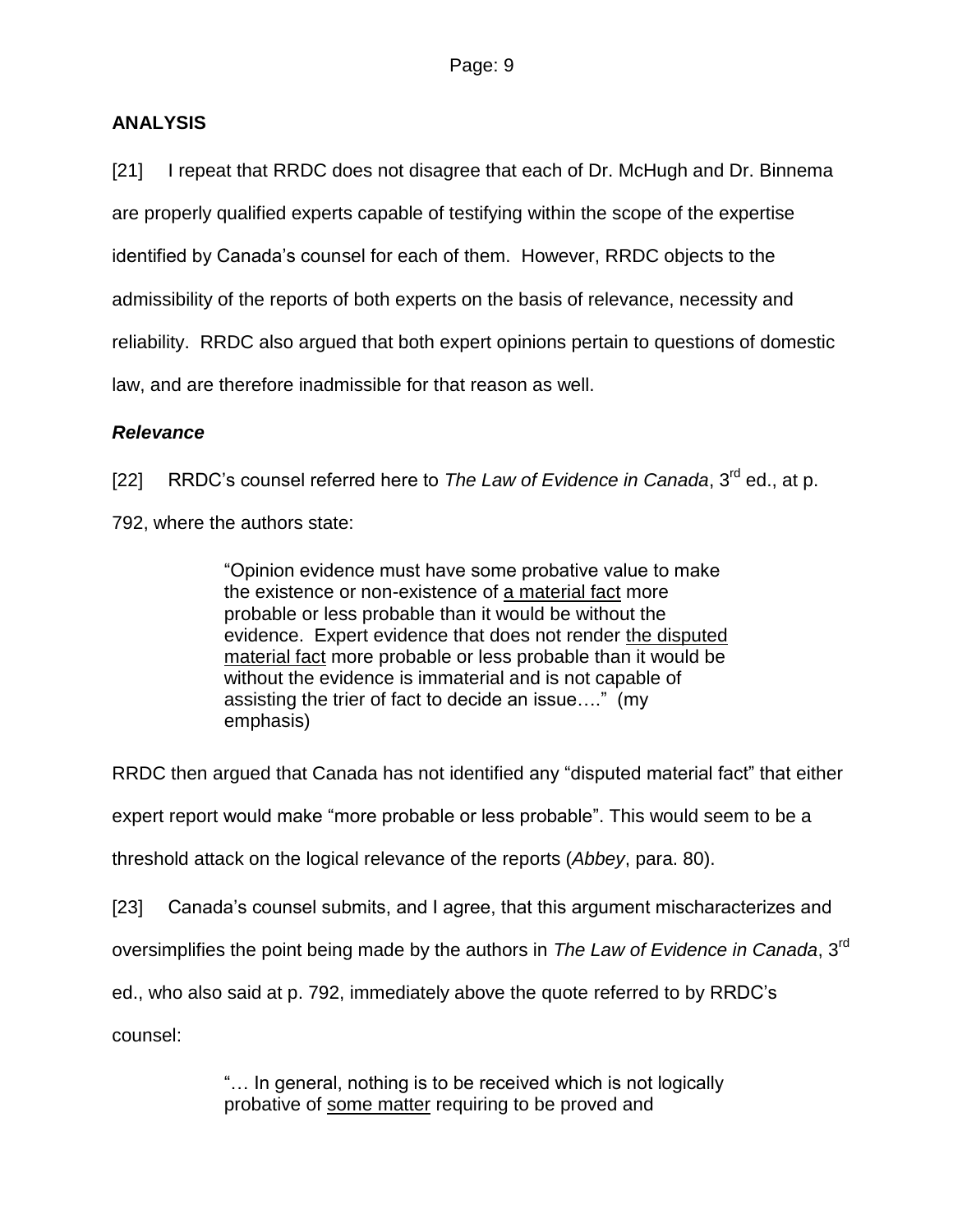everything which is probative should be received, unless its exclusion can be justified on a ground of law or policy. If proffered opinion evidence is not tendered to prove the existence or non-existence of a fact or matter in issue, the proffered evidence is immaterial." (my emphasis)

[24] That relevance considers both facts and matters in issue is also reflected in the language used by Doherty J.A. in *Abbey*, i.e. that the proposed opinion "must relate to a subject matter that is properly the subject of expert opinion evidence" and "must be logically relevant to a material issue" (my emphasis) (para. 80).

[25] Here, the subject matter at issue is the meaning and interpretation of the equitable principles undertaking. In particular, whether it created a legal obligation upon Canada to make a treaty with RRDC before opening up the relevant lands for settlement. These lands are located within the boundaries of the Ross River group trap line and a smaller trap line, and are referred to in RRDC's statement of claim as "the Territory".

[26] RRDC also objected to the admissibility of both Dr. McHugh's second expert report and Dr. Binnema's report on the basis that each impermissibly contains opinions on questions of domestic law. This would also seem to be a threshold attack on the basis that neither report relates to subject matter that is properly the subject of expert opinion evidence (*Abbey*, para. 80).

[27] Canada did not challenge the general proposition that an expert cannot express an opinion on a pure question of law. Rather, Canada submitted that both opinions go to the original legislative intention, which is a legitimate and necessary component of the overall exercise of the statutory interpretation of the equitable principles undertaking. I agree.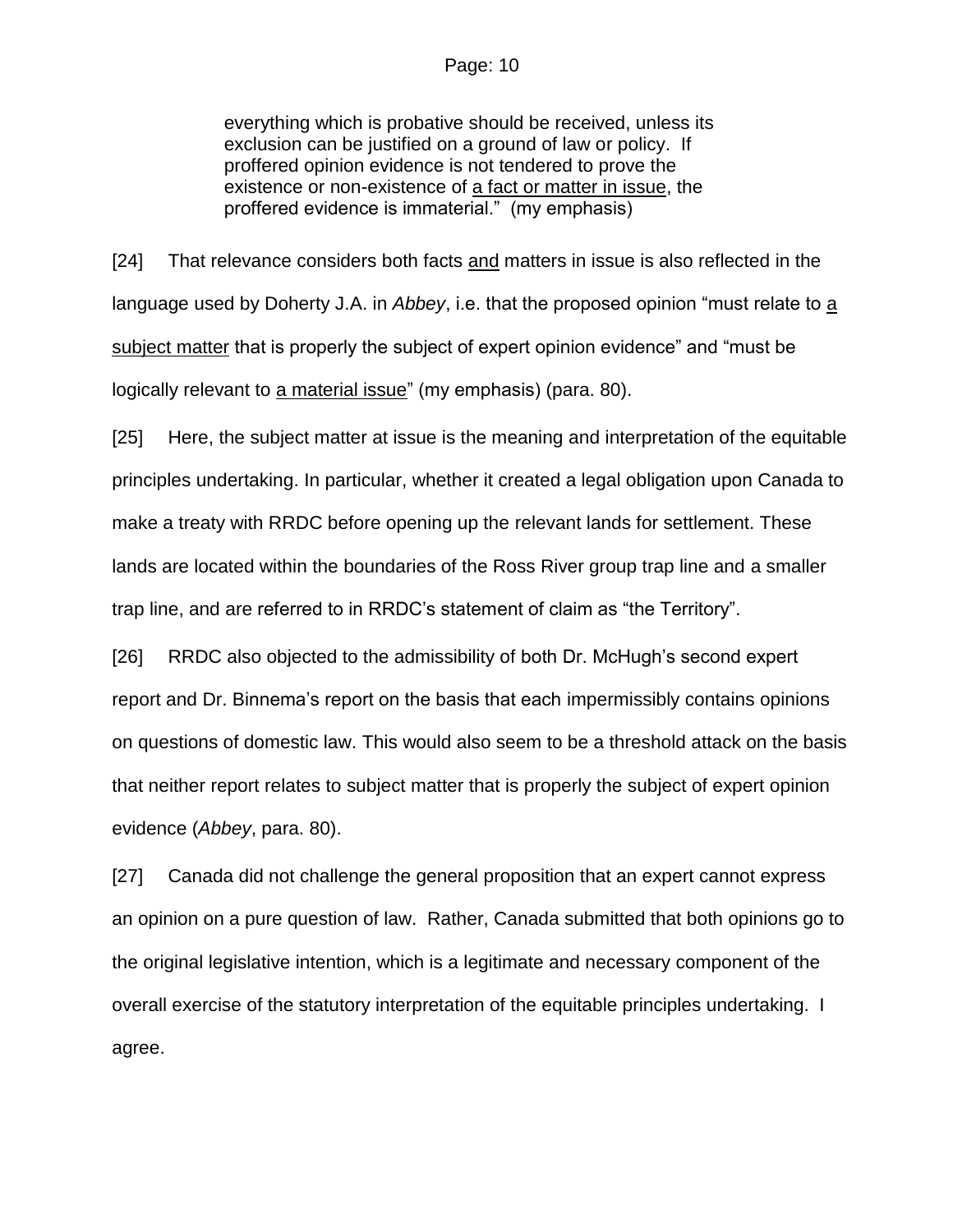[28] Canada further submitted that neither expert was opining on how the equitable principles undertaking or the *1870 Order* ought to be interpreted today. With respect to Dr. Binnema, I disagree. While I appreciate that Dr. Binnema is a historian and not a lawyer, there were a number of passages in his report which struck me as expressing an opinion on the contemporary legal effect of the equitable principles undertaking and the *1870 Order*. Although these passages were couched in language speaking of the intentions and understandings of the actors and institutions at the time, in my respectful view, they crossed the line into expressions of opinion which were capable of being seen as opinions on how the law, i.e. the equitable principles undertaking and the *1870 Order*, should be interpreted today. Thus, out of an abundance of caution, I excised those passages from the report upon admitting it into evidence.

[29] RRDC also argued that, as the central issue in this trial is the correct interpretation today of the equitable principles undertaking, and that both of the expert reports are heavily focused on the intentions of the Canadian and Imperial Parliaments in 1867 and 1870, the opinions are not relevant. Although RRDC's counsel failed to clarify the point, I understand this to be an attack on the legal relevance of the reports, which is to be considered in the second (gatekeeper) step of the *Abbey* analysis. In any event, I disagree.

[30] In her text, *Sullivan on the Construction of Statutes,* 5th ed. (Markham: Lexis Nexis Canada Inc., 2008), at p. 1, Professor Ruth Sullivan referred to the modern principle of statutory interpretation originally posited by Elmer Driedger more than 30 years ago:

> "Today there is only one principle or approach, namely, the words of an Act are to be read in their entire context, in their grammatical and ordinary sense harmoniously with the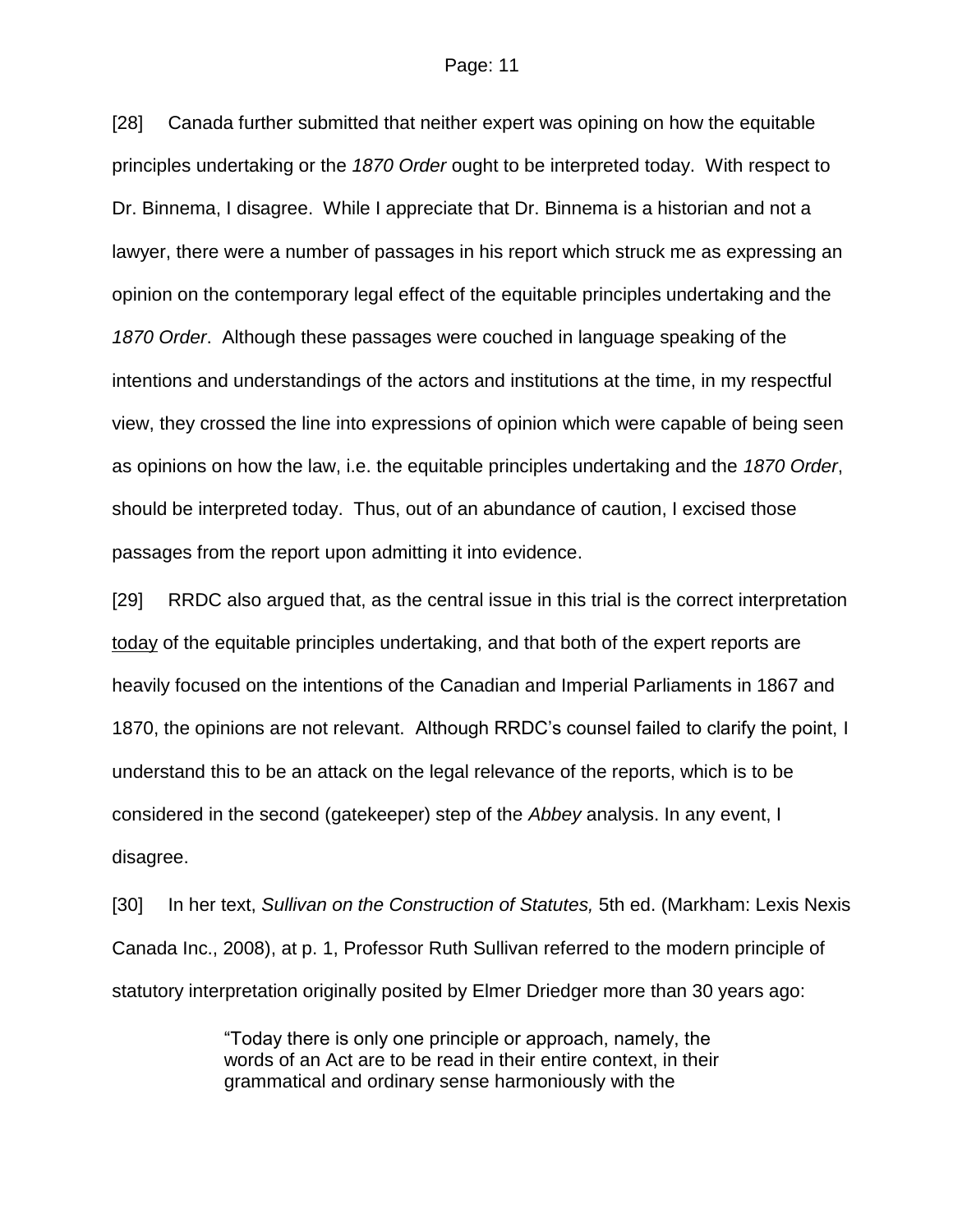scheme of the Act, the object of the Act, and the intention of Parliament."

[31] Professor Sullivan also emphasizes the importance of the external context,

including the historical context in interpreting the meaning of legislation. At p. 561 of her

text, she states:

"The meaning of legislation must be gathered from reading the words in context, and this includes the external context. The external context of a provision is the setting in which the provision was enacted, its historical background, and the setting in which it operates from time to time. In the case law of the Supreme Court of Canada, external context is sometimes referred to as "social context". It encompasses any facts that are judged to be relevant to the conception and operation of legislation, whether social, political, economic, cultural, historical or institutional.…" (my emphasis)

[32] It is undisputed that the *1870 Order* forms part of the *Constitution Act*, 1982,

R.S.C. 1985, Appendix II, No. 44. Accordingly, the interpretation of the equitable

principles undertaking will be an exercise in constitutional statutory interpretation. In this

regard, Professor Peter Hogg, in his text, *Constitutional Law of Canada*, 5th ed.

Supplemented, looseleaf, (Toronto: Carswell, 2007), at p. 15-50, similarly noted the

importance of historical context in interpreting constitutional language:

"Needless to say, the doctrine of progressive interpretation does not liberate the courts from the normal constraints of interpretation. Constitutional language, like the language of other texts, must be "placed in its proper linguistic, philosophical and historical contexts" [referring here to *R. v. Big M Drug Mart* [1985] 1 S.C.R. 295, at 344]. Nor is the original understanding (if it can be ascertained) irrelevant. On the contrary, the interpretation of a constitutional provision "must be anchored in the historical context of the provision" [referring here to *R. v. Blais*, [2003] 2 S.C.R. 236].…" (my emphasis)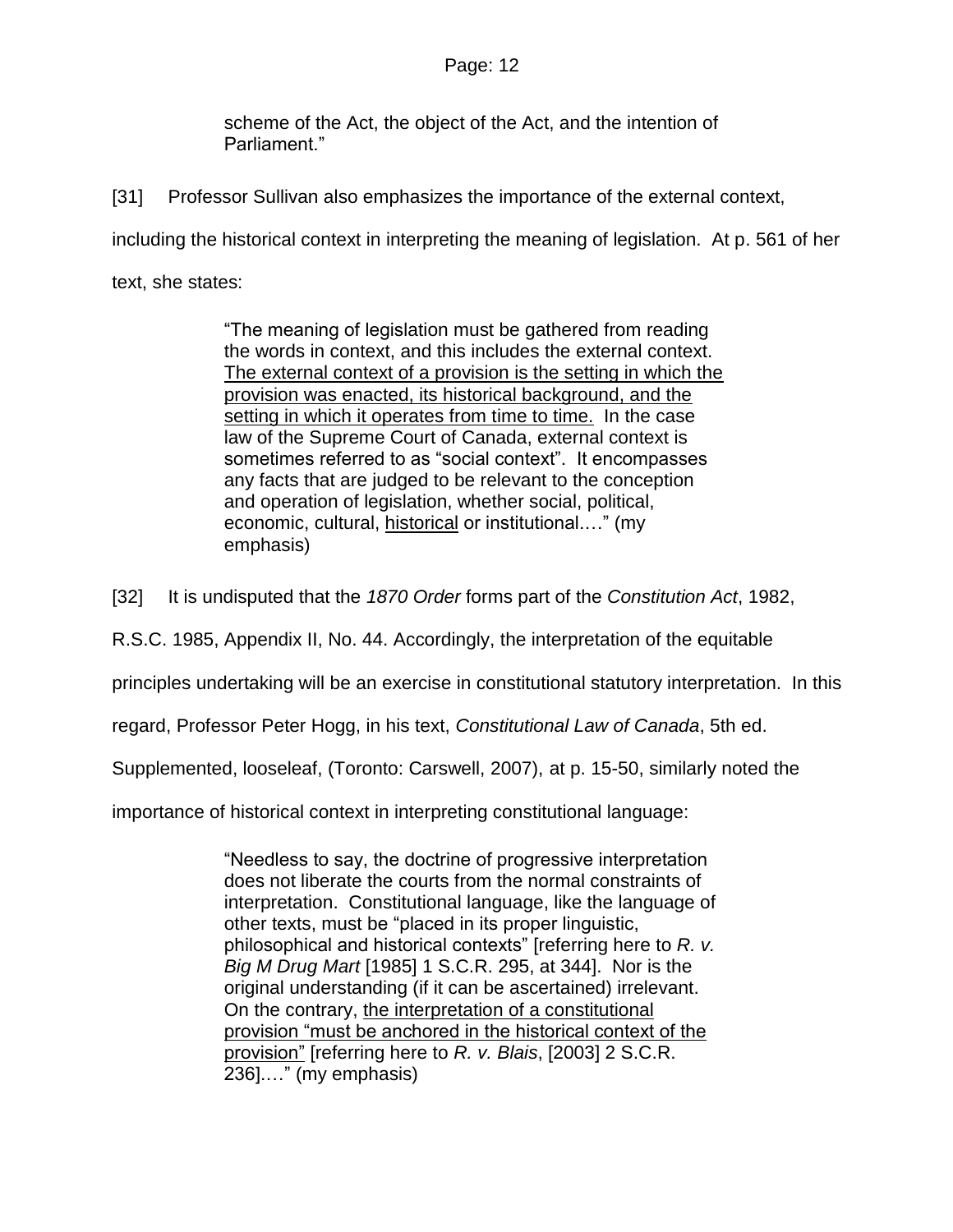[33] Indeed, the Yukon Court of Appeal, in its decision overturning my reasons answering the first threshold question, did "not doubt that the intentions of the Canadian Parliament and the British government in 1867 and [1870] are of some moment in the interpretation of the 1870 Order" and that those intentions are important as they shed light "on how the *Order* should be interpreted today" (2013 YKCA 6, at paras. 43 and 39).

[34] In my view, the evidence of the experts going to the historical context of the equitable principles undertaking and the *1870 Order*, and the intentions of the Canadian and Imperial Parliaments at that time, is relevant to the determinations the Court is being asked to make.

[35] RRDC's counsel further argued here that Dr. Binnema in particular placed considerable reliance on what he perceived were the intentions of the individuals who drafted the *1867 Address* and subsequently negotiated on behalf of Canada on the terms for the surrender of Rupert's Land by the Hudson's Bay Company (see para. 49 below). Counsel relied on an earlier addition of *Construction of Statutes* (2nd ed., 1983) by Professor Elmer Driedger, which suggested that the intention of the draftsmen of legislation could not be probative of the intention of Parliament. Notably, that passage, at p. 107, also suggested that the "intention of Parliament is, in a sense, a fiction". However, this suggestion has been overtaken in *Sullivan on the Construction of Statutes*, 5<sup>th</sup> ed., where Professor Sullivan states at p. 265:

> "The "mind" of the legislature. In analyzing the purpose of legislation, the legislature is spoken of as it if were a person, with a mind capable of choosing goals and devising plans to bring them about. However, the mind that formulates legislative purposes must be distinguished from the minds of individual participants in the legislative process, whether drafters, members of Cabinet or voting members of the legislature. Although the desires and intentions of these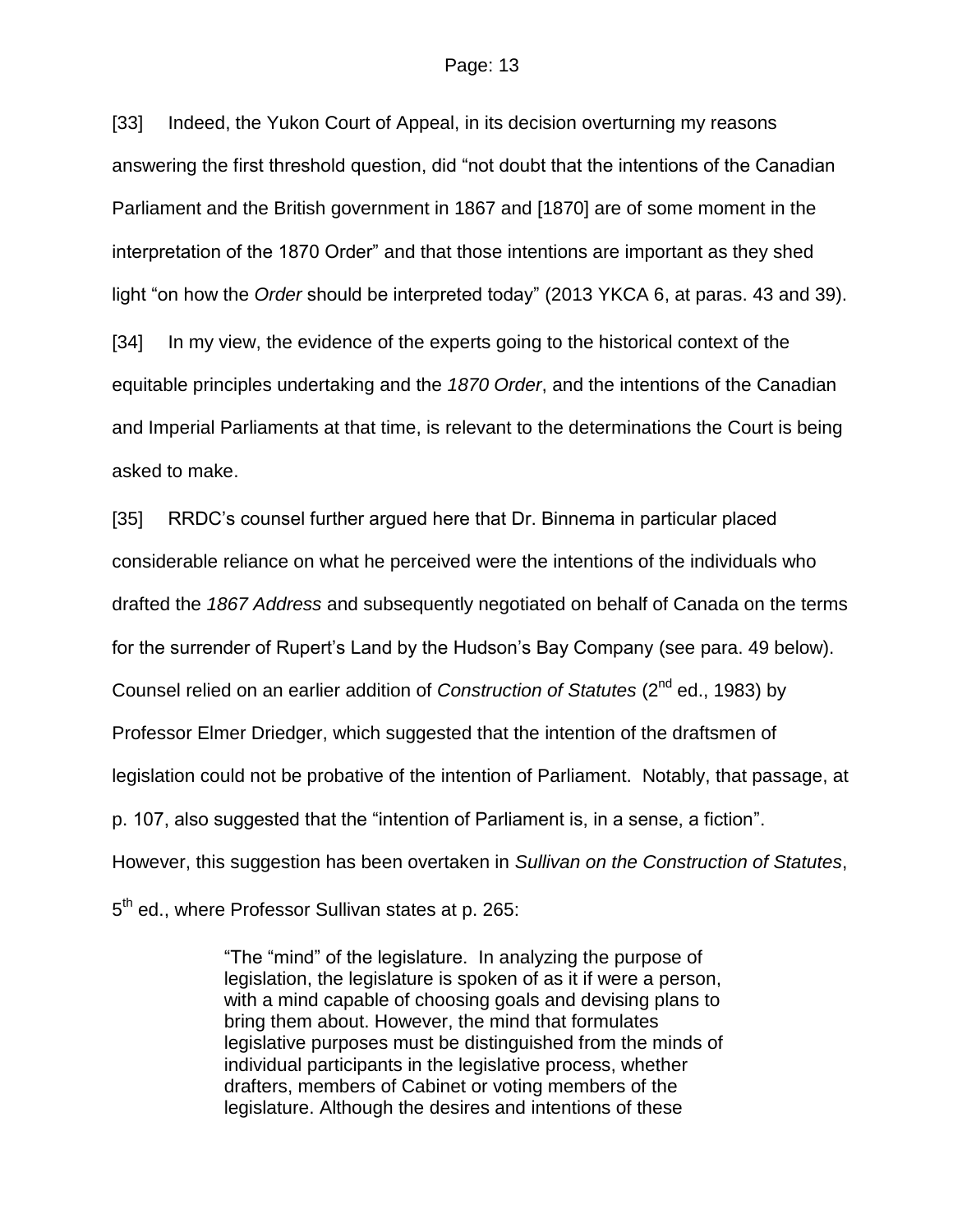individuals obviously determine the content and form of bills, the "mind" that approves the content and form of a bill and enacts it into law is the corporate mind of the legislature.

Some commentators object to imputing intention to a corporate entity like a legislature on the grounds that any such "mind" is obviously a fiction; an institution is incapable of forming actual intentions. However, this objection misses an important point. People never have direct access to the content of other people's minds; we are always in the position of inferring what others must have intended based on what was said and the context in which it was said. This inference-drawing process is the same regardless of whether the text to be interpreted issues from Shakespeare in the form of a play, from an acquaintance in the form of an email or from an entity such as a legislature in the form of official texts." (my emphasis)

[36] Thus, as I understand it, the law presently is that the intention of the drafters of legislation, and indeed other parliamentary officers engaged in the passage of the legislation may indeed be relevant to the question of the original intention of Parliament. Accordingly, RRDC's argument here must also fail. See also para. 59 below.

[37] The final argument put forward by RRDC on the issue of relevance is that both Dr. McHugh's and Dr. Binnema's reports focus heavily on the negotiations leading to the transfer of Rupert's Land from the Hudson's Bay Company, but that this evidence is not relevant to the case at bar, because it concerns the transfer of the old North-western Territory (in which the Yukon was formerly situated) to Canada. RRDC therefore says the equitable principles undertaking in the *1867 Address* can have no application whatsoever to the transfer of Rupert's Land. Conversely, what RRDC seems to be saying is that, because the equitable principles undertaking is only situated in the *1867 Address*, and did not form part of the terms and conditions of the transfer of Rupert's Land, which were found elsewhere in the *1870 Order*, the expert evidence relating to the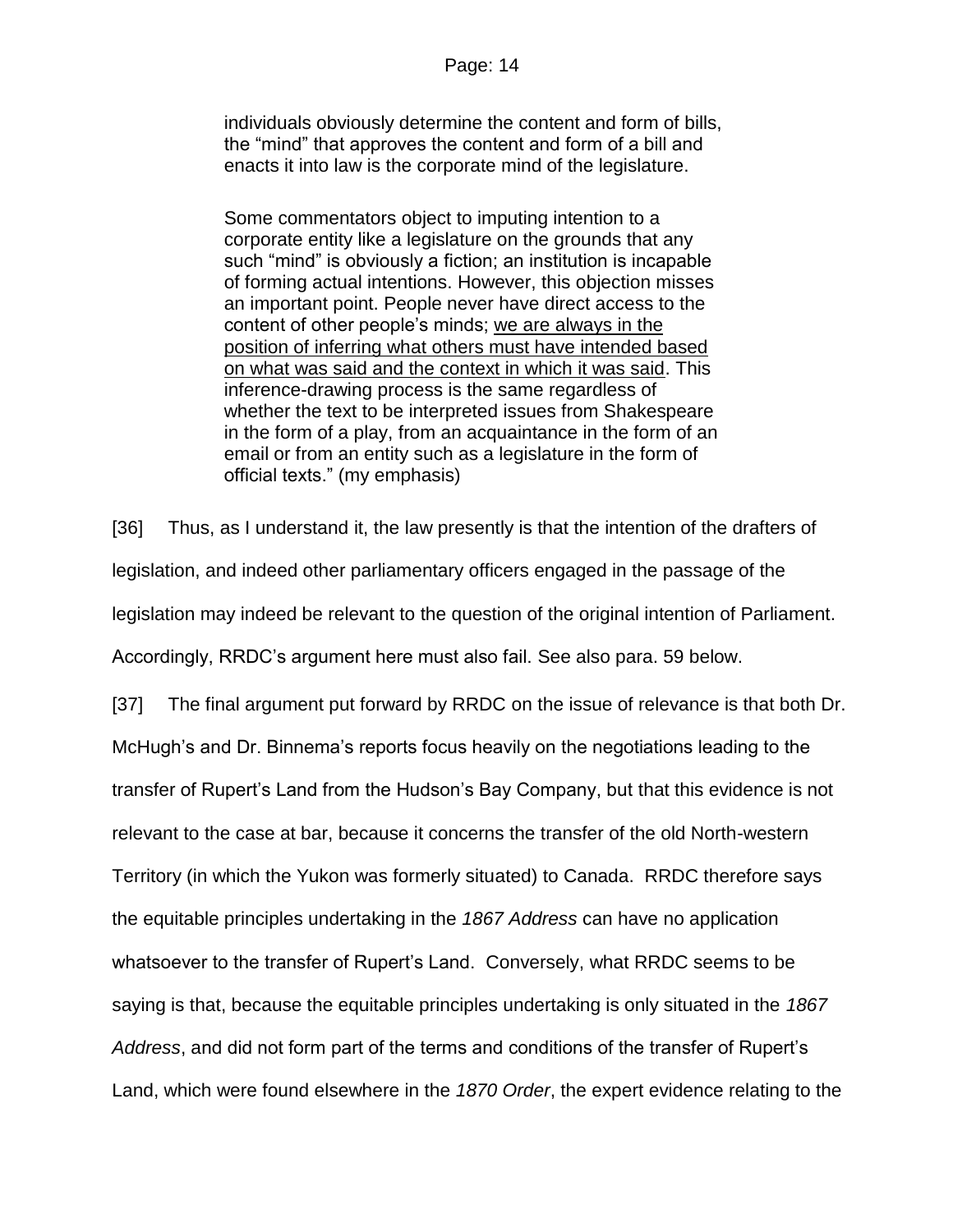negotiations for the transfer of Rupert's Land is irrelevant. I understand this to be a threshold attack on the logical relevance of the negotiations.

[38] In my view, this is another example of RRDC oversimplifying an issue. I agree that the negotiations occurring after 1867 were focused on Rupert's land, but it seems inconceivable that the North-western Territory would have been transferred to Canada without the concurrent transfer of Rupert's Land, since there would have been a huge geographic and jurisdictional hole in the country without Rupert's Land, likely rendering it impossible to govern. In addition, the fact that the *1867 Address* is now part of the Constitution of Canada is directly the result of being included as a Schedule to the *1870 Order*. Therefore, to suggest that the evidence of the experts about the negotiations between 1867 and 1870 is completely irrelevant is, with respect, an extreme and artificial position.

### *Necessity*

[39] RRDC argues here that this Court can come to its own conclusion on the interpretation of the equitable principles undertaking without the assistance of either of the expert opinions. Indeed, RRDC relies on *R. v. Century 21 Ramos Realty Inc.*, (1987), 58 O.R.(2d) 737 (C.A.), for the proposition that, "questions of statutory interpretation are in the sole province of the trial judge and are not matters on which an expert can give an opinion".

[40] Canada argues, and I agree, that RRDC's use of *Century 21* oversimplifies the case and does not take into account its modern-day circumstances. That case involved an interpretation of s. 15(1) of the *Income Tax Act*, and expert evidence was called to determine when an "appropriation" occurred under that section. The Court of Appeal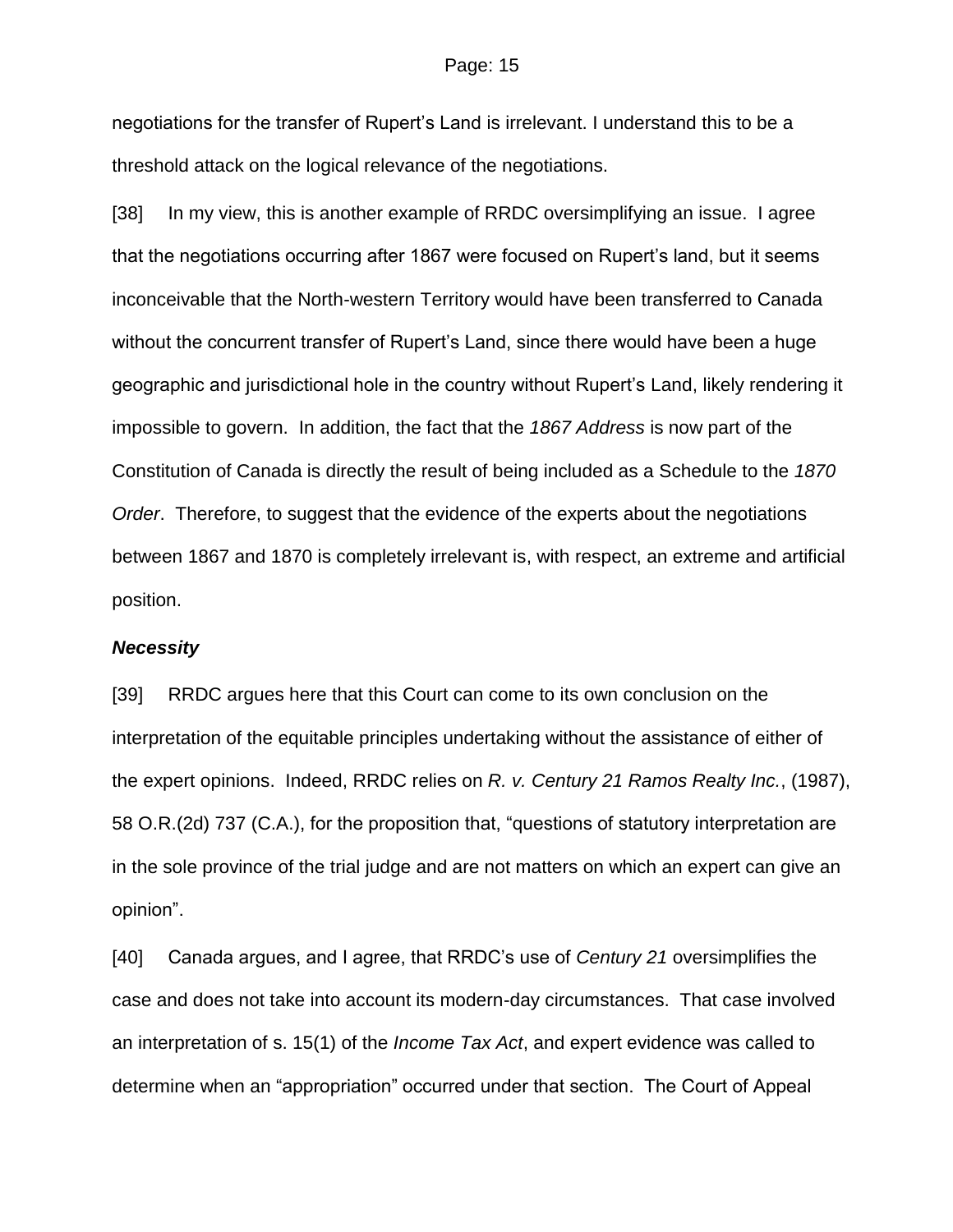ruled that this was a question of law involving the interpretation of a contemporary, domestic law. However, in the case at bar, we are dealing with provisions that were drafted and enacted in 1867 and 1870, and have remained unamended since then. Thus, it seems to me that the evidence of historical context that each of these experts can provide, and which is beyond the expertise of this Court, is necessary to determine the original intention of the Canadian and Imperial Parliaments. Further, while the original intention of Parliament is not determinative of the interpretation that I must give to the equitable principles undertaking today, it remains a necessary part of the overall analysis.

[41] Having said that, I am cognizant of the fact that the necessity analysis takes place in the context of this Court exercising its "gatekeeper" function and is part of the "costbenefit" analysis. In *Abbey*, cited above, Doherty J.A. confirmed this at para. 93:

> "93 The cost-benefit analysis demands a consideration of the extent to which the proffered opinion evidence is necessary to a proper adjudication of the fact(s) to which that evidence is directed. In *Mohan*, Sopinka J. describes necessity as a separate criterion governing admissibility. I see the necessity analysis as a part of the larger cost-benefit analysis performed by the trial judge. In relocating the necessity analysis, I do not, however, depart from the role assigned to necessity by the *Mohan* criteria."

In carrying out my "gatekeeper" function, I am to have due regard to the "cost" side of the ledger, which includes such risks inherent in the admissibility of expert opinion as consumption of time, confusion, prejudice, and unduly protracting and complicating proceedings (*Abbey*, at paras. 90 and 91).

[42] It is in this regard that I have concluded that Dr. McHugh's report of July 1, 2014 is

not necessary. I view that report as principally relating to the issue of the original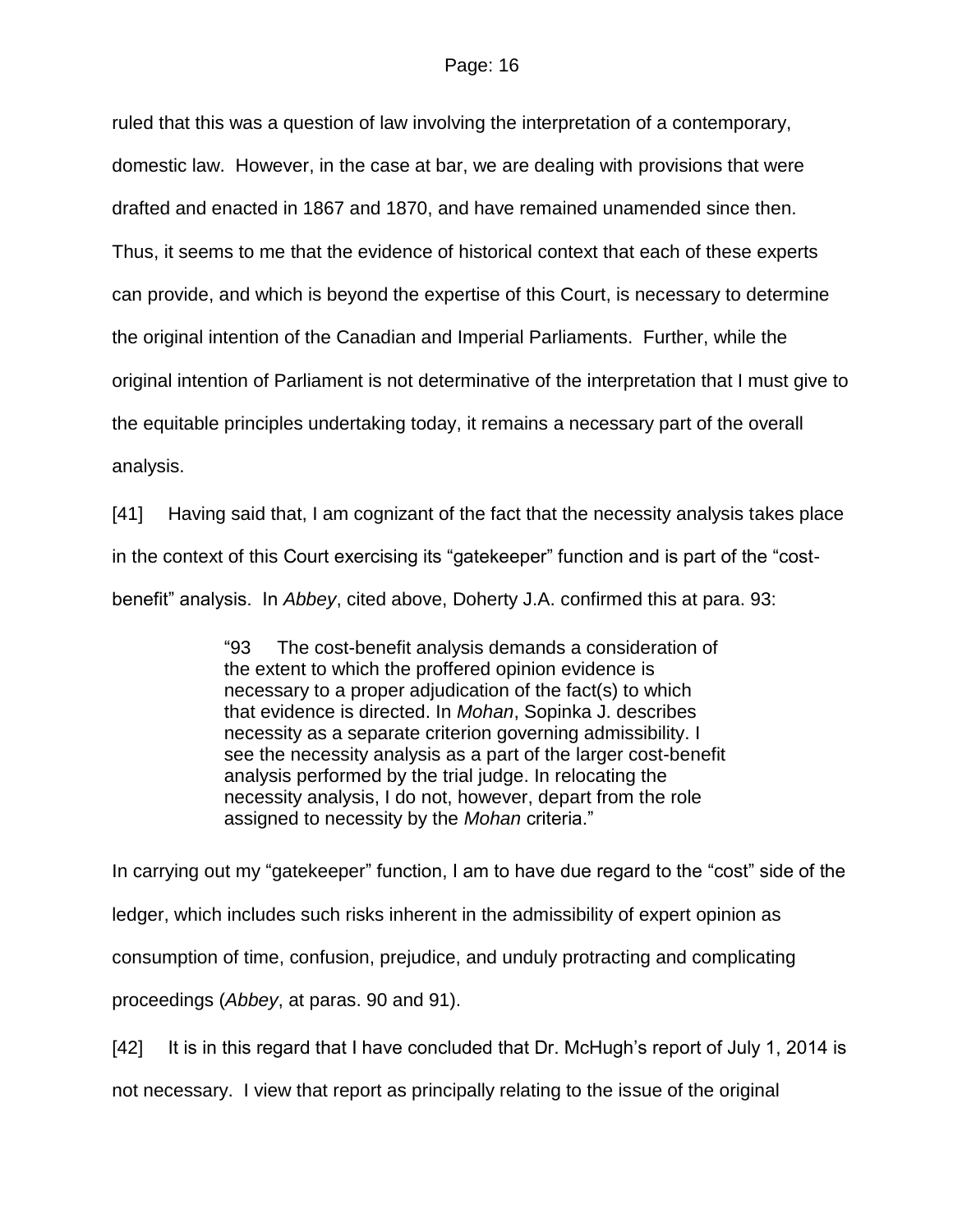intention of Parliament in issuing the *1870 Order*. However, this Court already has a good deal of evidence from Dr. McHugh on that topic, both in the form of his original report of September 21, 2011 and his rather extensive testimony during the first phase of this trial. Further, I have been reminded by our Court of Appeal that, while the original intention of Parliament is "of some moment" in assessing the "modern effect" of the *1870 Order*, I must not assume that the original intention forever governs the interpretation of the *Order*. Thus, while the original intention of Parliament is indeed an important issue, it is not the only issue that this Court needs to be concerned about. Finally, while Dr. McHugh's second report may have been "helpful" in dealing with the historical issues, that is too low a standard for its admission. Rather, it must be "necessary" to admit the evidence: *R. v. D.D.*, 2000 SCC 43, at para. 57; *R. v. Mohan*, cited above.

[43] In particular, I note that Dr. McHugh stated in his report of September 21, 2011, at para. 3, that he had been asked by Canada to assist the Court in determining the intent of Parliament in issuing the *1870 Order* and including the terms and conditions about Aboriginal peoples. He had also been asked to provide an account of how the *Order* would have been understood as a legal instrument by those involved at that time. These questions were answered in the context of an overall assessment of the history of Crown-Aboriginal relations around the time the *1870 Order*, both in North America and elsewhere in the British Empire.

[44] In his report of July 1, 2014, Dr. McHugh again indicated, at para. 1.11, that he had been asked to assist the Court in determining the intent of Parliament in issuing the *1870 Order* and how the order would have been understood as a legal instrument at that time. He added that he had also been asked to provide an opinion on the meaning of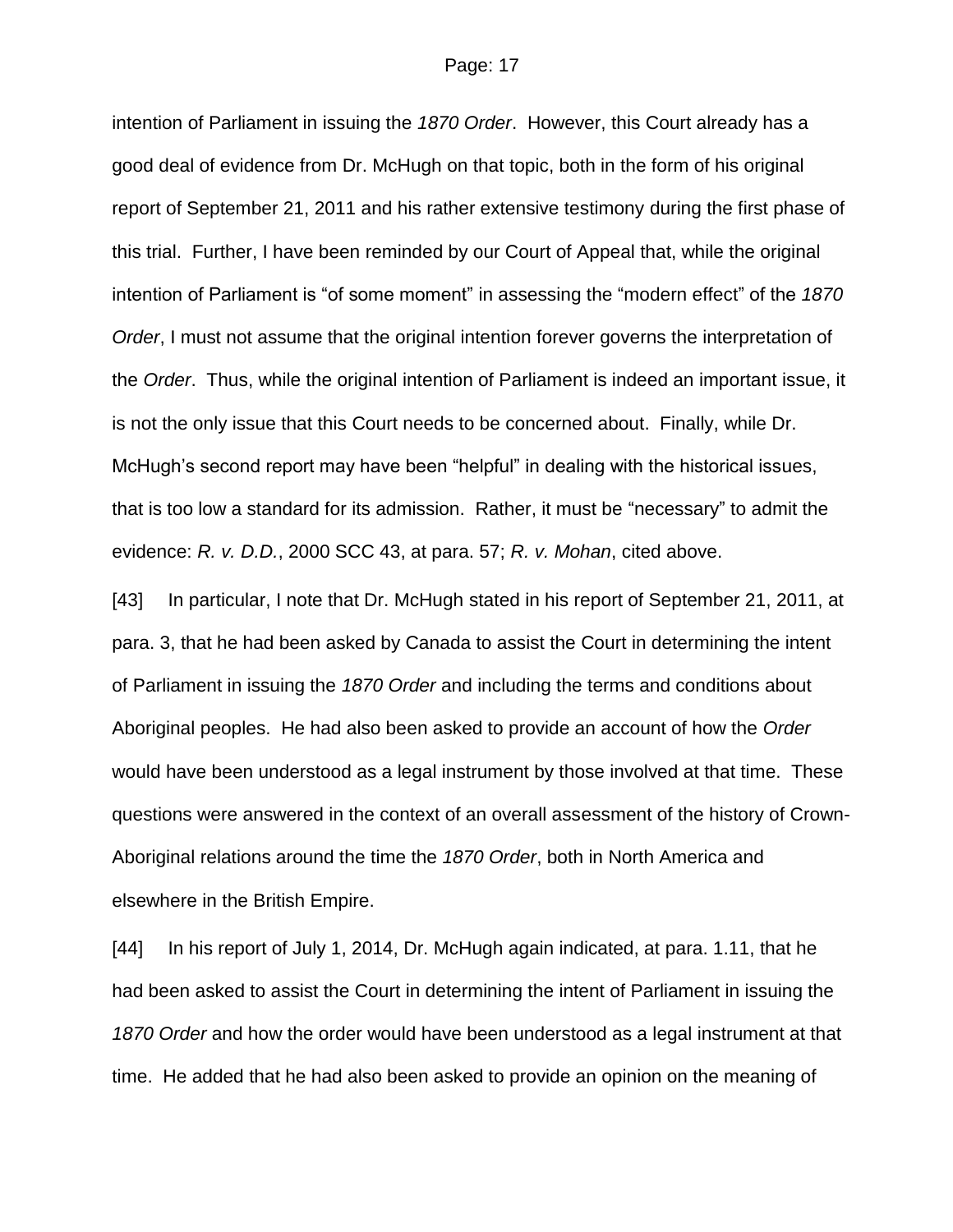Royal Proclamation in the context of the *1870 Order*. Finally, he stated that he had been asked to review the context of several historical statutes to determine their relationship, if any, to the *1870 Order*.

[45] Thus, it is immediately apparent to me that there is a significant overlap between the content of the first and second reports. That is perhaps not surprising, given that it was the understanding of Canada's counsel that the trial was to begin afresh following the Court of Appeal's decision in remitting the litigation back to this Court. While there is additional historical detail in the second report going to both to the issue of the intention of Parliament and how the *1870 Order* would have been understood at that time, I did not view it as sufficiently probative to justify its admission. Overall the second report was very lengthy, over twice the length of the first report, and replete with detail.

[46] In ruling Dr. McHugh's second report inadmissible, I also had in mind the limited number of trial days which had been set aside, and the amount of time that such evidence might take to deal with, both in direct and cross-examination. I was particularly mindful here of my experience with Dr. McHugh from the first phase of the trial. While I do not mean this disrespectfully, it is fair to say that he is not a man of few and simple words.

[47] To the extent that Dr. McHugh's second report was also to have considered the meaning of the Royal Proclamation within the context of the *1870 Order*, I note that his first report dealt with this topic in several paragraphs, for example 28 through 34. In addition, a good deal of Dr. McHugh's original testimony addressed the Royal Proclamation.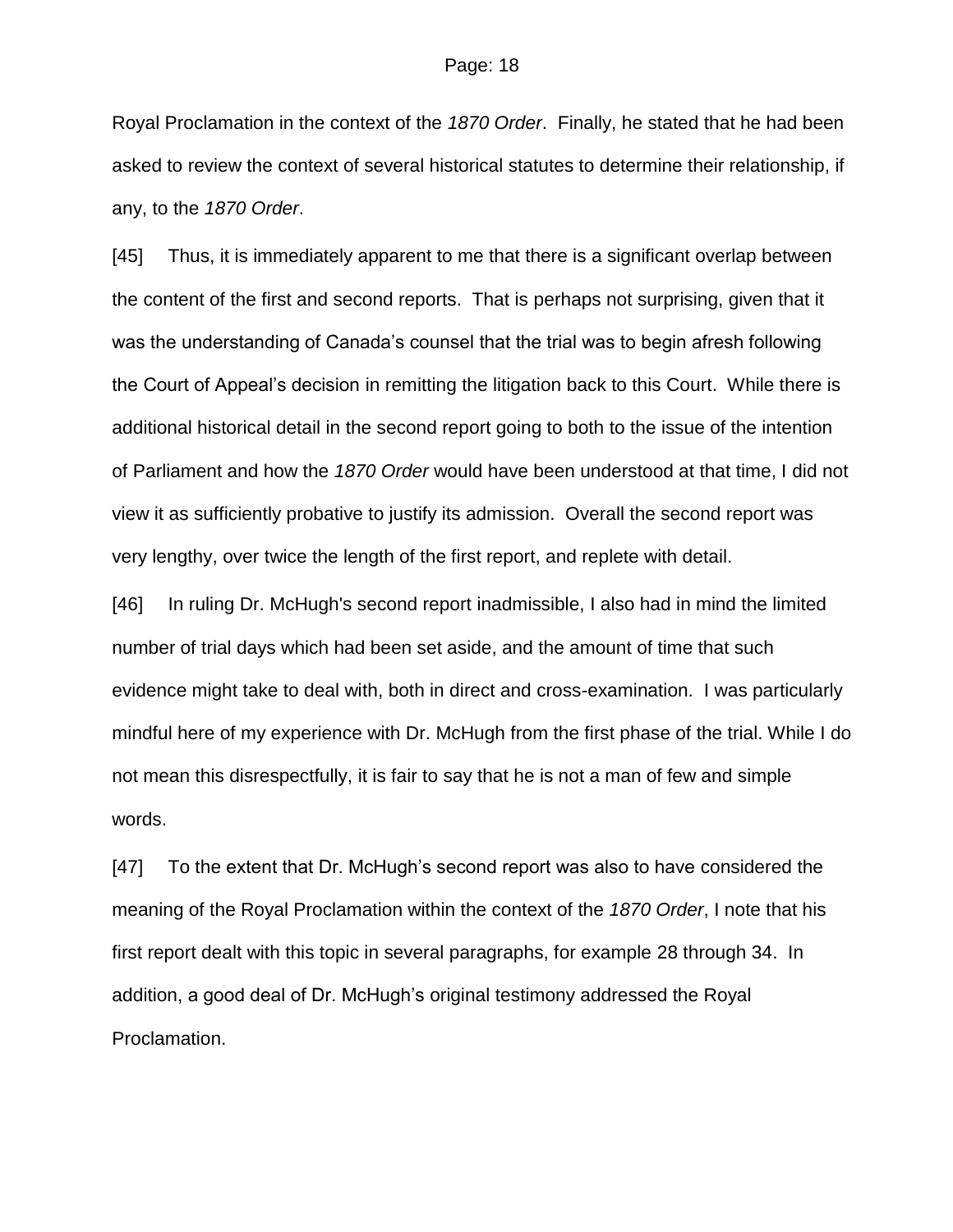[48] Finally, to the extent that Dr. McHugh's second report lastly addressed the context

of several other historical statutes to determine their relationship, if any, to the *1870*

*Order*, I view that evidence as principally relating back to the central issue of

Parliamentary intention.

[49] In conclusion, in ruling his second report inadmissible, I was concerned that

allowing it to be admitted into evidence and giving Dr. McHugh the opportunity to testify

further about it, would have unduly protracted and complicated the trial. In other words,

the cost of allowing the evidence would have been greater than its probative value.

[50] On the other hand, I was concerned about the propriety of RRDC's reliance upon

the article by Professor McNeil. I acknowledge that courts in matters of statutory

interpretation routinely refer to scholarly articles such as this. Professor Sullivan, in her

text, *Sullivan on the Construction of Statutes*, 5<sup>th</sup> ed., states, at p. 618:

"When it comes to technical matters outside the scope of judicial expertise, the courts require the assistance of expert testimony. With respect to matters of law or of general information, however, the courts may inform themselves by consulting scholarly or professional publications. In interpretation cases the courts consult a wide variety of such publications including textbooks, monographs, studies, reports and articles.

Scholarly materials sometimes form part of the legislative history of an enactment and may be admissible as evidence of the understanding on which the enactment was passed. More often, however, these materials are admitted as evidence of external context or as persuasive opinion on the interpretive issues facing the court. Reliance on scholarly opinion is common in Charter cases and has become increasingly prevalent in ordinary statutory interpretation."

However, my concern about Professor McNeil's article in this instance is that it is a direct

challenge to the reasoning and methodology employed by Dr. McHugh in his first report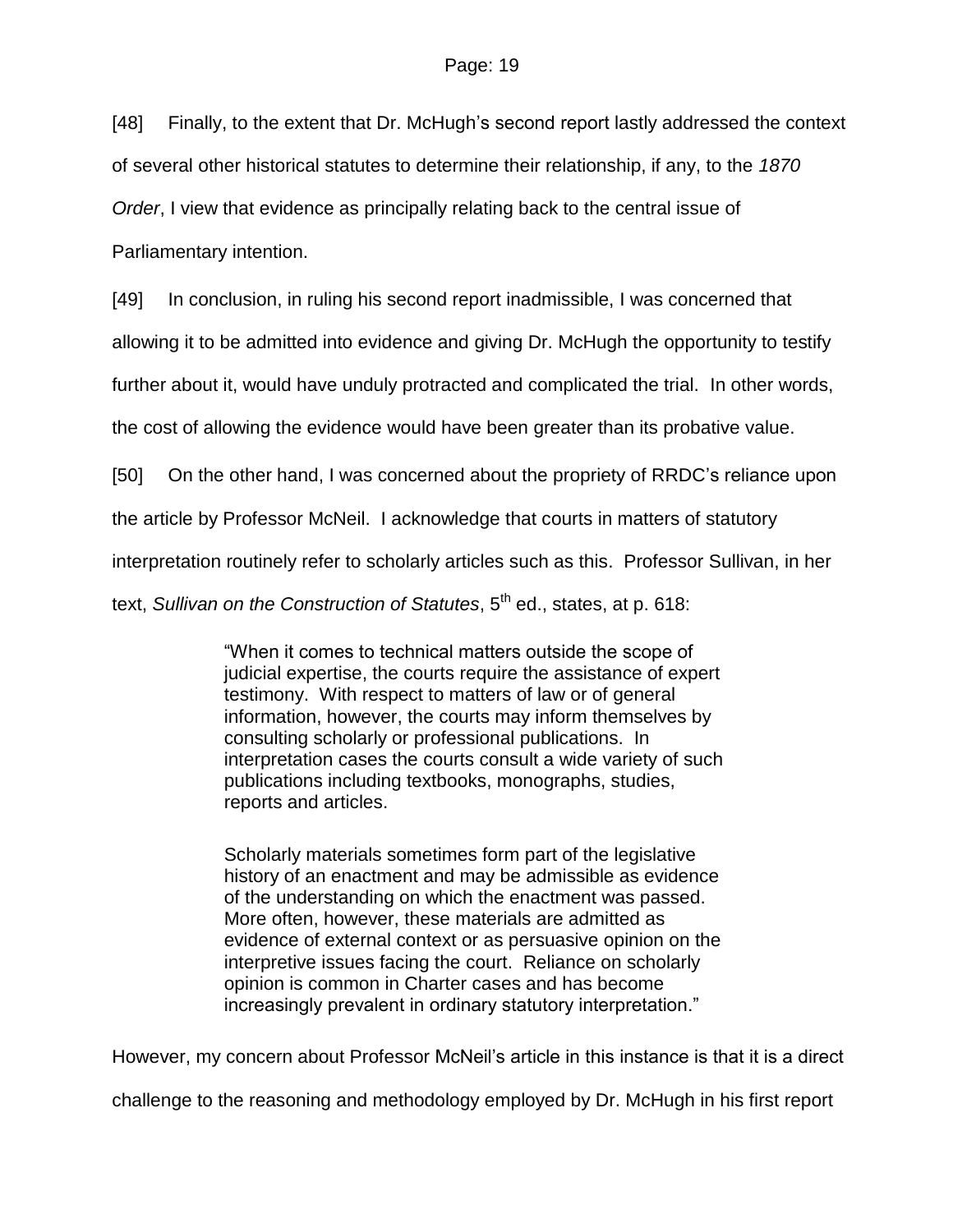dated September 21, 2011 and his testimony during the first phase of the trial. In my view, Professor McNeil's criticisms of Dr. McHugh would have been more appropriately adduced by having Professor McNeil testify as a witness on behalf of RRDC. Canada would then have had an opportunity to challenge Professor McNeil, through crossexamination, on his assumptions and reasoning. Since that was not going to be possible, it seemed to me that the fair thing to do in the circumstances was to give Dr. McHugh an opportunity to testify in response to Professor McNeil's criticisms, and I so ordered.

[51] Dr. Binnema's report, as I have previously noted, is relevant to the issue of the interpretation of the equitable principles undertaking and the question of original Parliamentary intent. However, Dr. Binnema's approach is slightly different from that of Dr. McHugh. He focuses on three general areas. The first is the existence or nonexistence of Crown-Aboriginal treaties throughout Canada and other British colonies both before and after 1870, and the reasons or factors that determined whether treaties would be entered into. This evidence is directly relevant to the interpretation of the phrase "equitable principles which have uniformly governed the British Crown in its dealings with aborigines". RRDC argues that this phrase can only refer to the *Royal Proclamation of 1763*, which means in turn that Canada was legally obliged to enter into a treaty with the Kaska tribe of Indians, now represented by RRDC, before opening up the Kaska's Territory for settlement. Dr. Binnema's evidence of this history is beyond my general knowledge or expertise and is therefore necessary in order for me to address RRDC's argument in this area.

[52] The second area Dr. Binnema focuses on is the historical factual background leading up to the negotiation of the surrender agreement that gave rise to the *1870*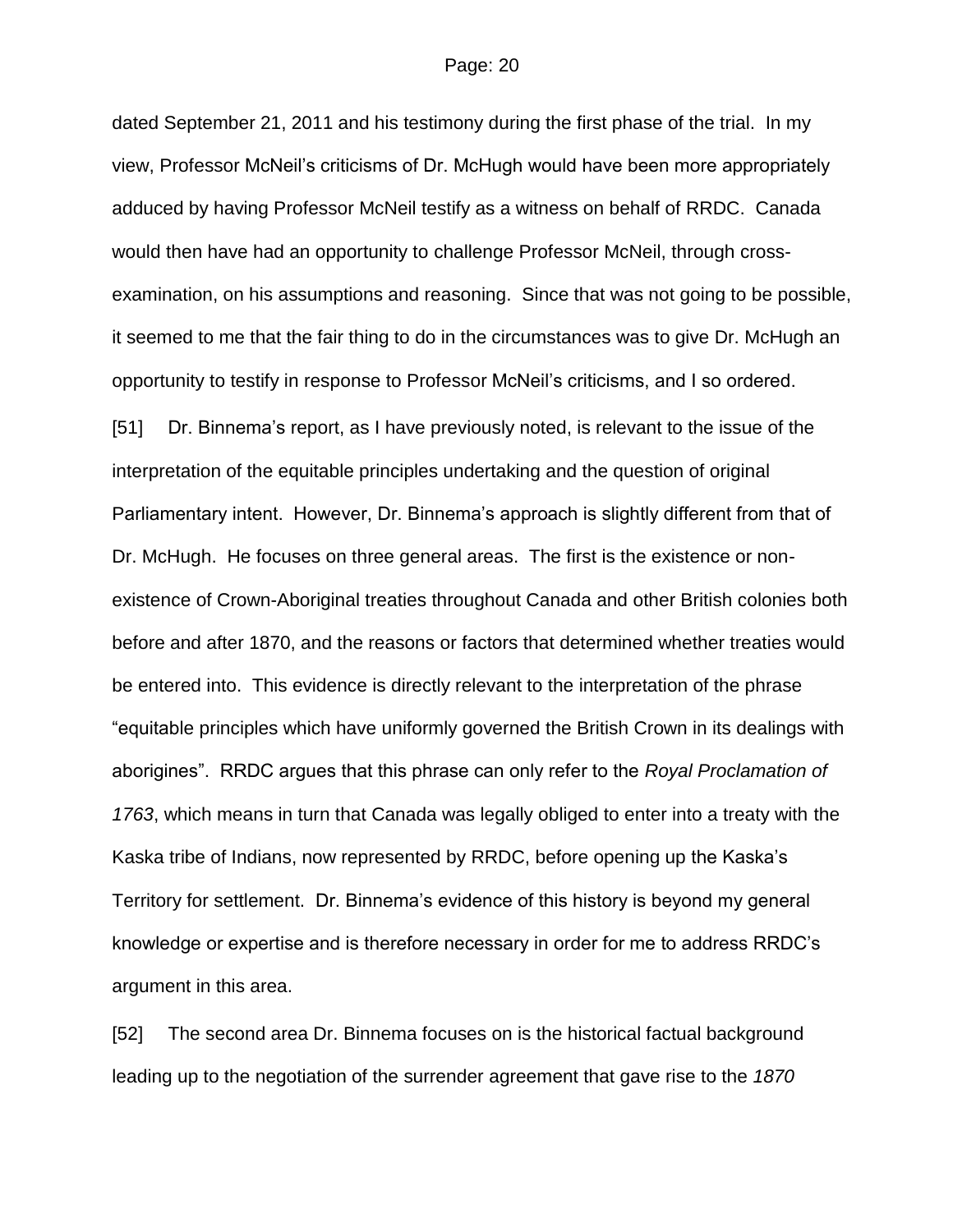*Order*. In this regard, he referred to additional and different facts than Dr. McHugh, and particularly stressed the contributions of Canada's negotiators, William McDougall and George-Etienne Cartier, both of whom were lawyers and ministers in the Canadian government at the time. Mr. McDougall was Minister of Public Works (he had previously been Commissioner of Crown Lands (and thus *ex-officio* the Superintendent General of Indian Affairs)) and Mr. Cartier was Minister of Militia and Defence, as well as Prime Minister John A. MacDonald's principal lieutenant in Lower Canada. It is Dr. Binnema's expert opinion that Mr. McDougall and Mr. Cartier were the likely authors of the equitable principles undertaking. Again, this historical evidence is beyond my general knowledge or expertise.

[53] The third focus of Dr. Binnema's report is on Crown-Aboriginal relations post-Confederation, and in particular the practice of concluding treaties, or not doing so, and the factors involved in those determinations. He also makes specific reference to what was happening in the Yukon, post-Confederation, and compares that with Canada's practice generally north of the  $60<sup>th</sup>$  parallel, as well as with what was happening in British Columbia. Once more, I acknowledge that this historical evidence is beyond my general knowledge or expertise.

[54] As an expert historian, Dr. Binnema grounds his opinions and inferences on his review and interpretation of historical documents, case law and academic articles. These have been entered into evidence in two volumes of binders containing a total of 110 documents comprising thousands of pages.

[55] The importance of an expert's knowledge and understanding the context of such historical documents, particularly in Aboriginal cases, has been stressed by a number of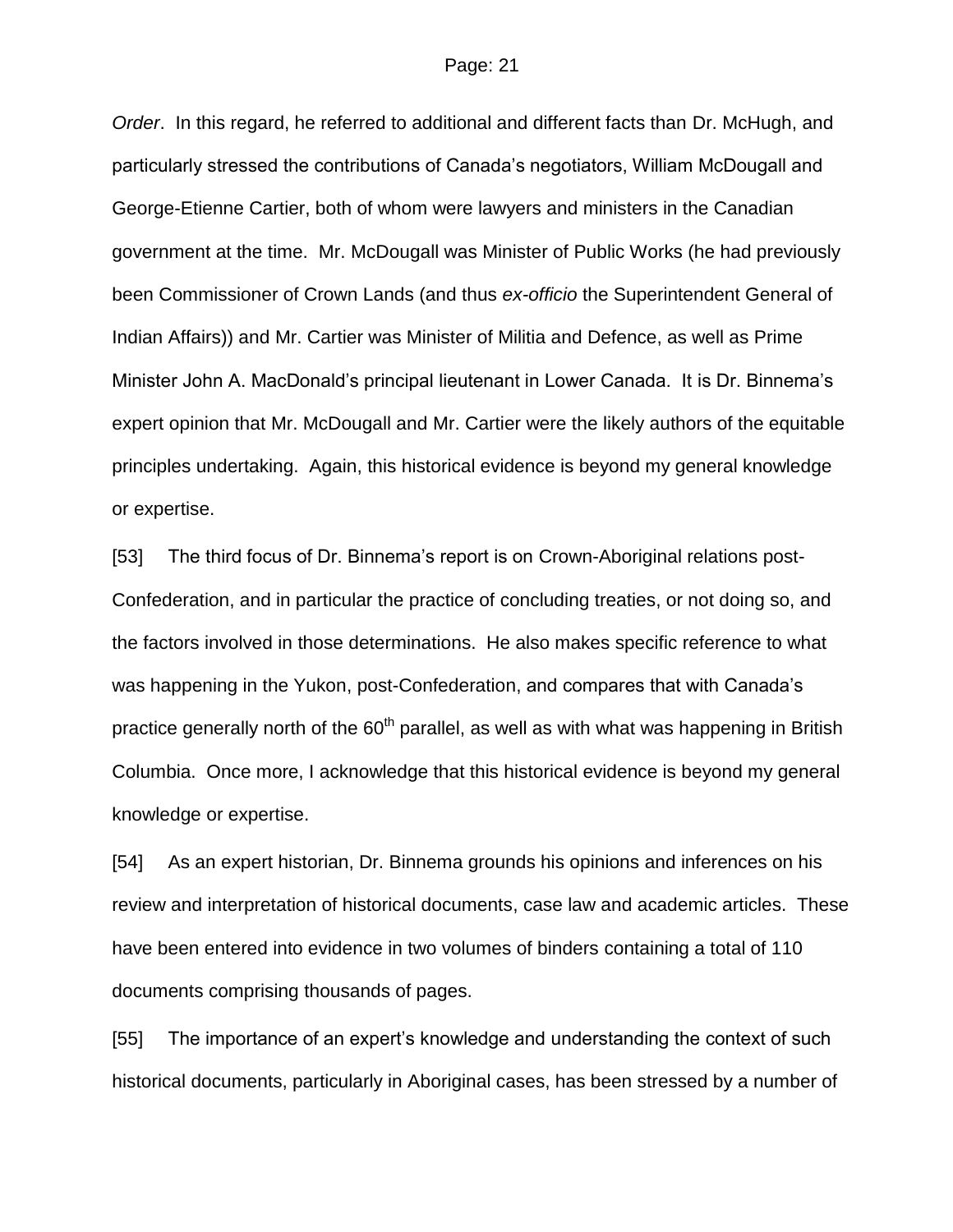courts. In *Tsilhqot'in Nation v. British Columbia*, 2004 BCSC 1237, at paras. 10-12,

Vickers J. stated:

"10 One of the difficulties in this case is that no living person can be called to give eye witness evidence of what was happening in the claim area before, at the time of, and for many decades after first contact with European settlers. It is abundantly apparent the parties must rely on historical documents, oral history and traditions, ethnography and archaeology in the proof of their cases. The meaning of documents is not always self evident and can only be understood in context. That is particularly true of historical documents where, as stated by historian Robin Fisher "[a] document cannot be properly evaluated until we know who wrote it, for whom it was written, and, most importantly, why it was written." Judging History: Reflections on the Reasons for Judgment in *Delgamuukw v. B.C.*, supra, page 46.

11 I am satisfied after a limited reading of the historical documents relied upon by Dr. Hudson that his report and evidence is necessary because it is not possible to understand and evaluate the historical documents without expert assistance. In short, I accept what was said by Robin Fisher. Historical documents need to be read and evaluated for internal consistency as well as established in the context in which they were written. I require explanations of the historical documents and I need to know if the historical documents can be relied upon in making findings of fact. All of the evidence relied upon to prove or understand past events must be critically evaluated. In my view, that evaluation requires professional assistance.

12 Dr. Hudson's evidence is necessary because the written historical record does not speak for itself. The meaning and importance of some historical documents are far from self evident. Some require interpretation; all require evaluation for internal consistency and some explanation of the context in which they were written." (my emphasis)

Although Vickers J. was overturned on appeal, his decision was recently restored by the

Supreme Court of Canada in its decision cited at 2014 SCC 44.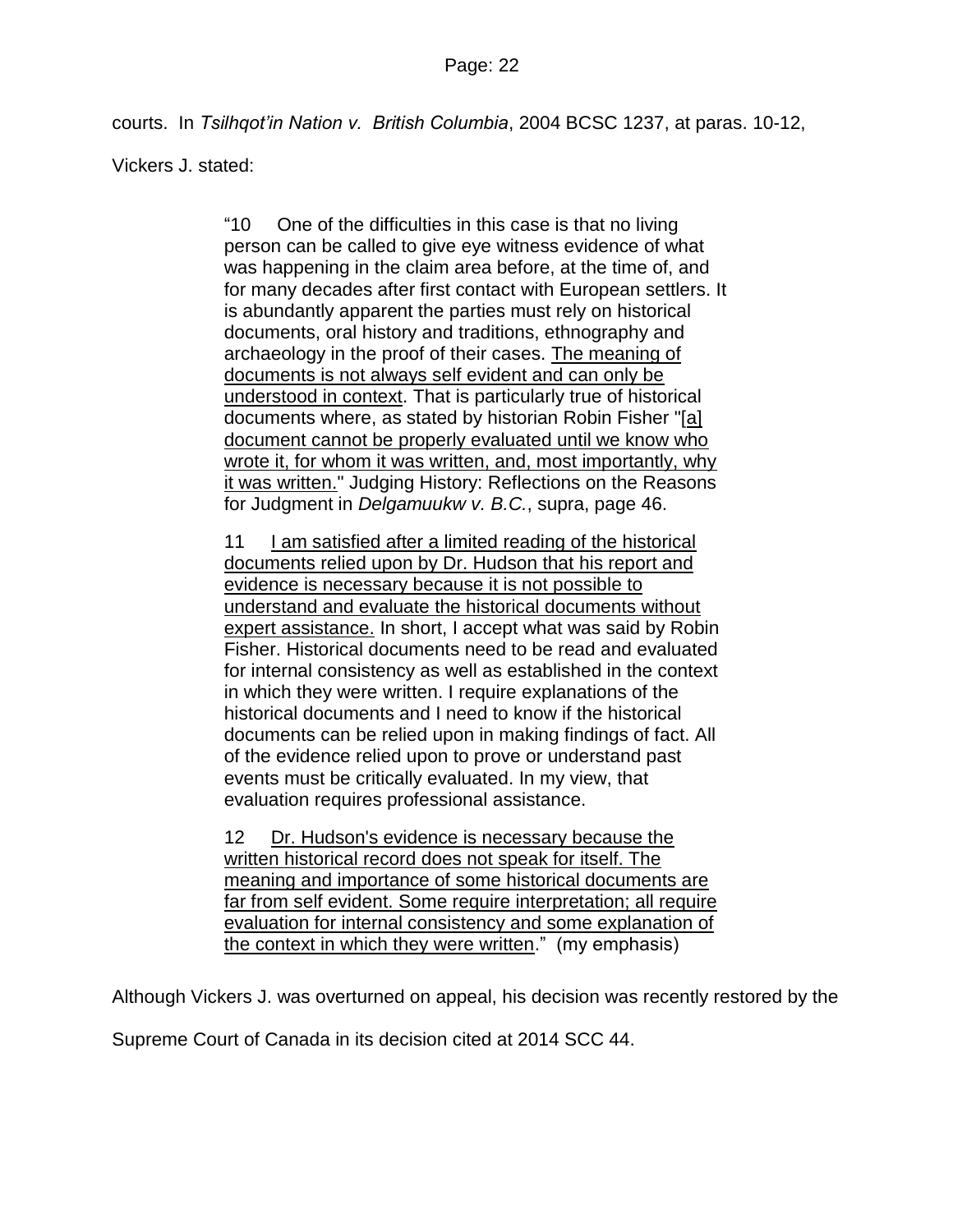[56] The approach of Vickers J. was also followed by Garson J. in *Ahousaht Indian* 

*Band v. Canada (Attorney General)*, 2008 BCSC 768, at para. 33:

"33 I agree with Justice Vickers. In respect to the Records before me, some of them require expert evidence for an understanding of the context in which they were written. In cases where there is more than one version of a Record, I may require expert evidence to decide which version is most reliable. In some cases I require expert evidence to understand what the Record is, who wrote it and why." (my emphasis)

[57] In *Delgamuukw v. British Columbia*, (1989), 38 B.C.L.R. (2d) 165 (S.C.)

McEachern C.J.B.C., stated at p. 9:

"In this case the parties wish to establish many historical details such as the context in which the Royal Proclamation of 1763 was issued, when Alexander MacKenzie and Simon Fraser first travelled through and established trading posts in northern British Columbia, the state of social organization, if any, in the claim territories at the time of contact with other civilizations, the interaction of natives with whites since such contact, the attitude of the imperial, dominion and provincial governments, and many other multi-dimensional facts, most of which are recorded or described in the collections of documents which have been tendered.

It is neither sensible nor possible to prove every fact individually and separately from other related contemporaneous or serial events. I still have the view that, for the purposes of litigation, historians cannot usefully pronounce on matters of broad inference which may be open to serious disagreement or to subsequent revision. But I think they can give much useful evidence into which some opinions and inferences will be interwoven with references to admissible documentary declarations. Such opinions will be most useful, if not invaluable, in placing historical events or occurrences in context, and in explaining how some of these matters relate or do not relate to others.

I agree with Mr. Willms, however, and I do not understand Mr. Adams to disagree, that experts cannot usurp the function of the court in construing written material. What a document says is for the court, but in this process the court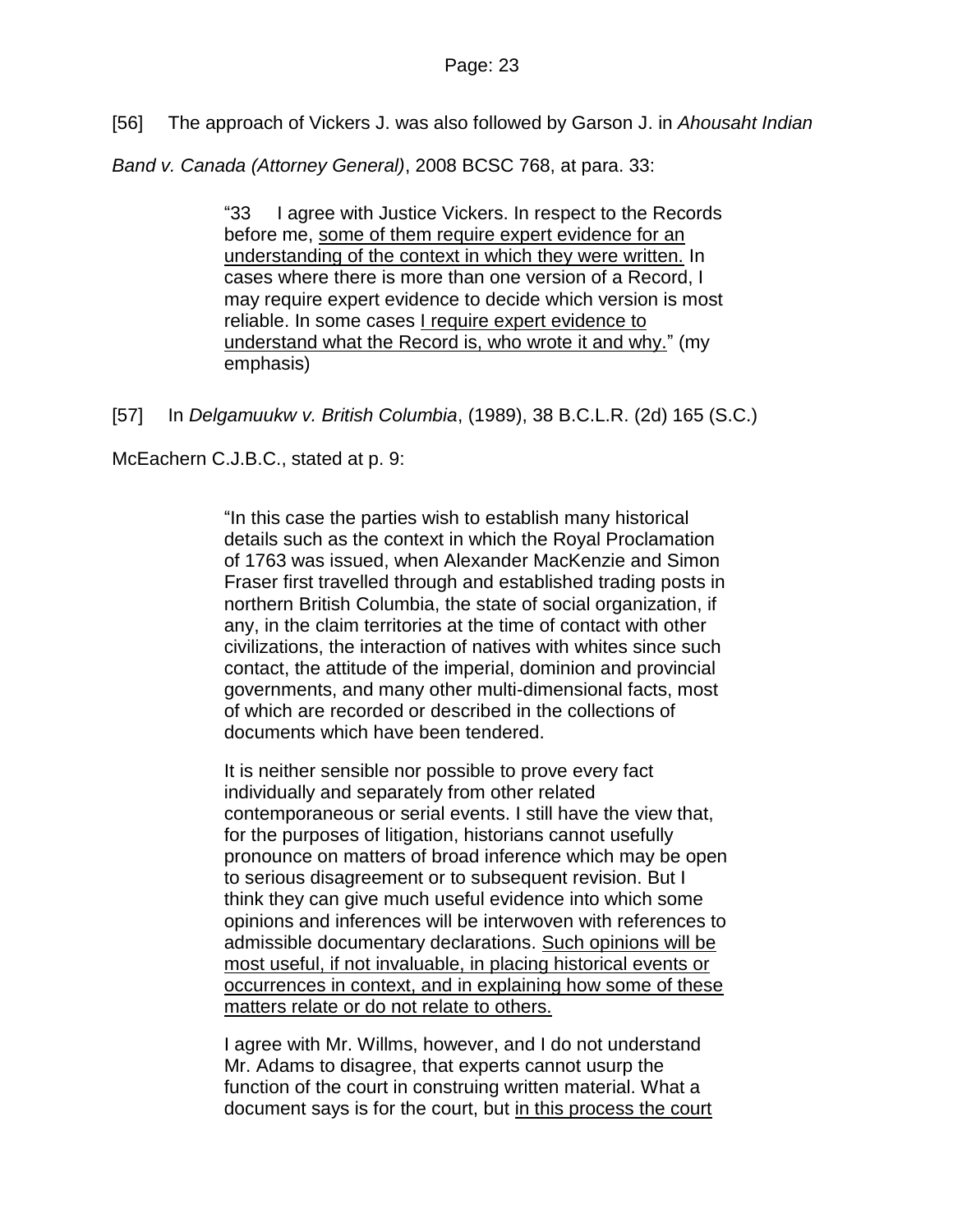## not only needs but urgently requires the assistance of someone who understands the context in which the document was created." (my emphasis)

[58] In short, it is my view that Dr. Binnema's report is necessary in this trial because it is not possible for me to otherwise understand and evaluate the historical documents and other materials, or to understand the context in which they were written, without his expert assistance. Having said this, there are a few phrases and sentences in the report that I excised when ruling on its admissibility, for reasons stated above.

### *Reliability*

[59] The bulk of RRDC's argument here reiterated Professor McNeil's criticisms of Dr. McHugh's methodology and reasoning. RRDC's counsel argued that Professor McNeil's criticisms demonstrate that Dr. McHugh's expert opinion evidence is unreliable. Since I have already ruled Dr. McHugh's second expert report inadmissible on the basis that it is not necessary, I need not also resolve the reliability objection. However, I note that in their text, *The Law of Evidence in Canada*, 3<sup>rd</sup> ed., under the heading of "Reliability", the authors suggest, at p. 801, that a party who challenges a well-established area of expertise, such as legal history, as being unreliable, has an evidentiary burden to provide a foundation for that challenge. RRDC has not met its burden here. The legal arguments raised by Professor McNeil in criticizing Dr. McHugh's methodology go to weight and not admissibility.

[60] In assessing the reliability of Dr. Binnema's report, *Abbey*, cited above, directs that I must again engage in the performance of my "gatekeeper" function and undergo a "cost-benefit" analysis. RRDC submitted that Dr. Binnema's expert opinion is unreliable because of the importance he attaches to what he perceives were the intentions of the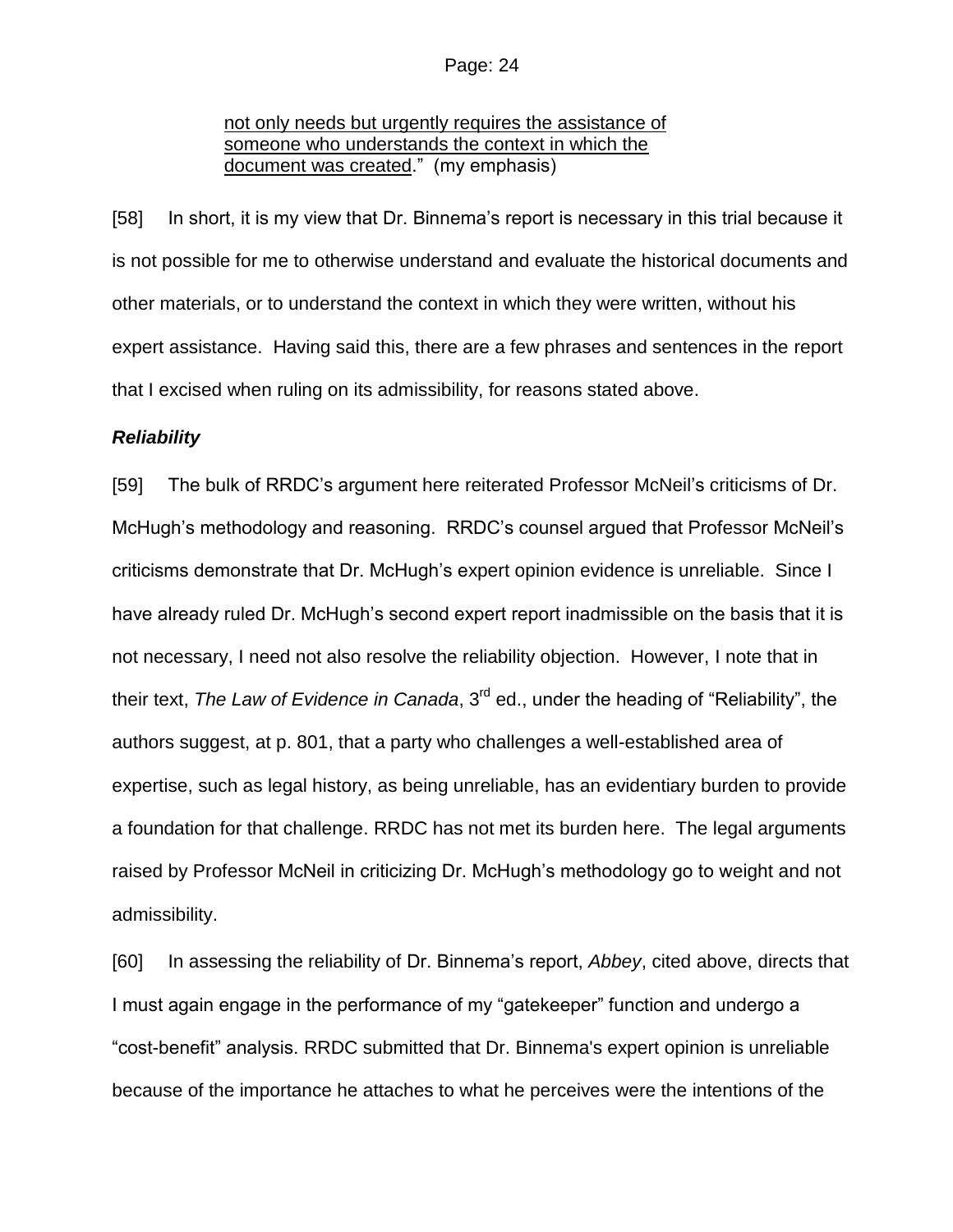individuals who drafted the *1867 Address* and subsequently negotiated on the terms for the surrender of Rupert's Land by the Hudson's Bay Company, i.e. McDougall and Cartier. RRDC's counsel's implicit submission is that the probative value of Dr. Binnema's evidence in this regard is not great enough to offset the time and effort that will be required in this trial to address it.

[61] As I noted above, at para. 31, Professor Sullivan has made it clear that drawing inferences from the words of the historical participants in the legislative process and the context in which those words were used, is an accepted method of determining the original intention of the legislature. Indeed, there are several examples of cases where courts have relied upon the statements and documents of historical actors as probative of the probable intention of the legislature concerned: *Calder v. British Columbia (Attorney General)*, [1970] B.C.J. No. 632; *R. v. Caron*, 2009 ABQB 745, aff'd 2014 ABCA 71; *Manitoba Métis Federation Inc. v. Canada (Attorney General)*, 2007 MBQB 293; and *Will-Kare Paving & Contracting Ltd. v. Canada*, 2000 SCC 36.

[62] Before leaving this point, it is important to note that RRDC's reliance upon *R. v. J.- L.J*., 2000 SCC 51 is misguided. That was a case involving a novel scientific theory or technique and the four factors identified by the U.S. Supreme Court in *Daubert v. Merrell Dow Pharmaceuticals*, 509 U.S. 579 (1993), which are used to assess evidential reliability, i.e.:

- 1) whether the expert's theory can be or has been tested;
- 2) whether the theory has withstood peer review and publication;
- 3) whether there is a known or potential rate of error or the existence of standards to test the application of the theory or technique; and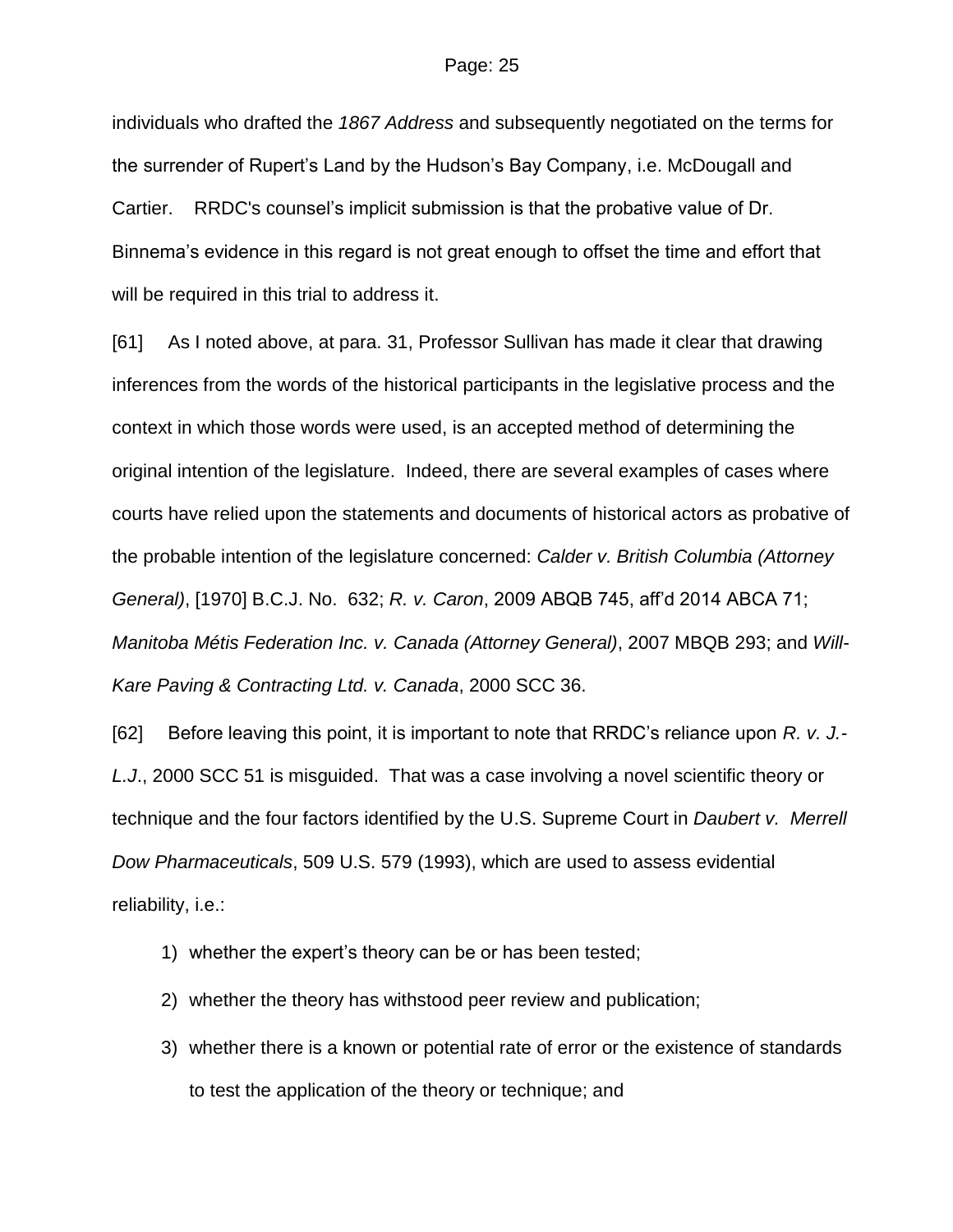4) whether the relevant scientific community has generally accepted the theory.

[63] Those factors are not in play in the case at bar. As Doherty J.A. observed in

*Abbey*, at para. 114, not all expertise can be considered as science or involving the

scientific method. For example, the witness in *Abbey* had expertise in the well-

recognized professional disciplines of sociology, criminology and anthropology (para.

121). However the *Daubert* factors were not appropriate to assess the reliability of the

witness' expert opinion evidence arising out of those fields of study (para. 118). Rather,

Doherty J.A. suggested a non-exhaustive list of factors and questions that may be

relevant to the reliability inquiry where the expert opinion proffered is of a non-scientific

variety (para. 119):

"119 As with scientifically based opinion evidence, there is no closed list of the factors relevant to the reliability of an opinion like that offered by Dr. Totten. I would suggest, however, that the following are some questions that may be relevant to the reliability inquiry where an opinion like that offered by Dr. Totten is put forward:

\* To what extent is the field in which the opinion is offered a recognized discipline, profession or area of specialized training?

\*To what extent is the work within that field subject to quality assurance measures and appropriate independent review by others in the field?

\*What are the particular expert's qualifications within that discipline, profession or area of specialized training?

\*To the extent that the opinion rests on data accumulated through various means such as interviews, is the data accurately recorded, stored and available?

\*To what extent are the reasoning processes underlying the opinion and the methods used to gather the relevant information clearly explained by the witness and susceptible to critical examination by a jury?